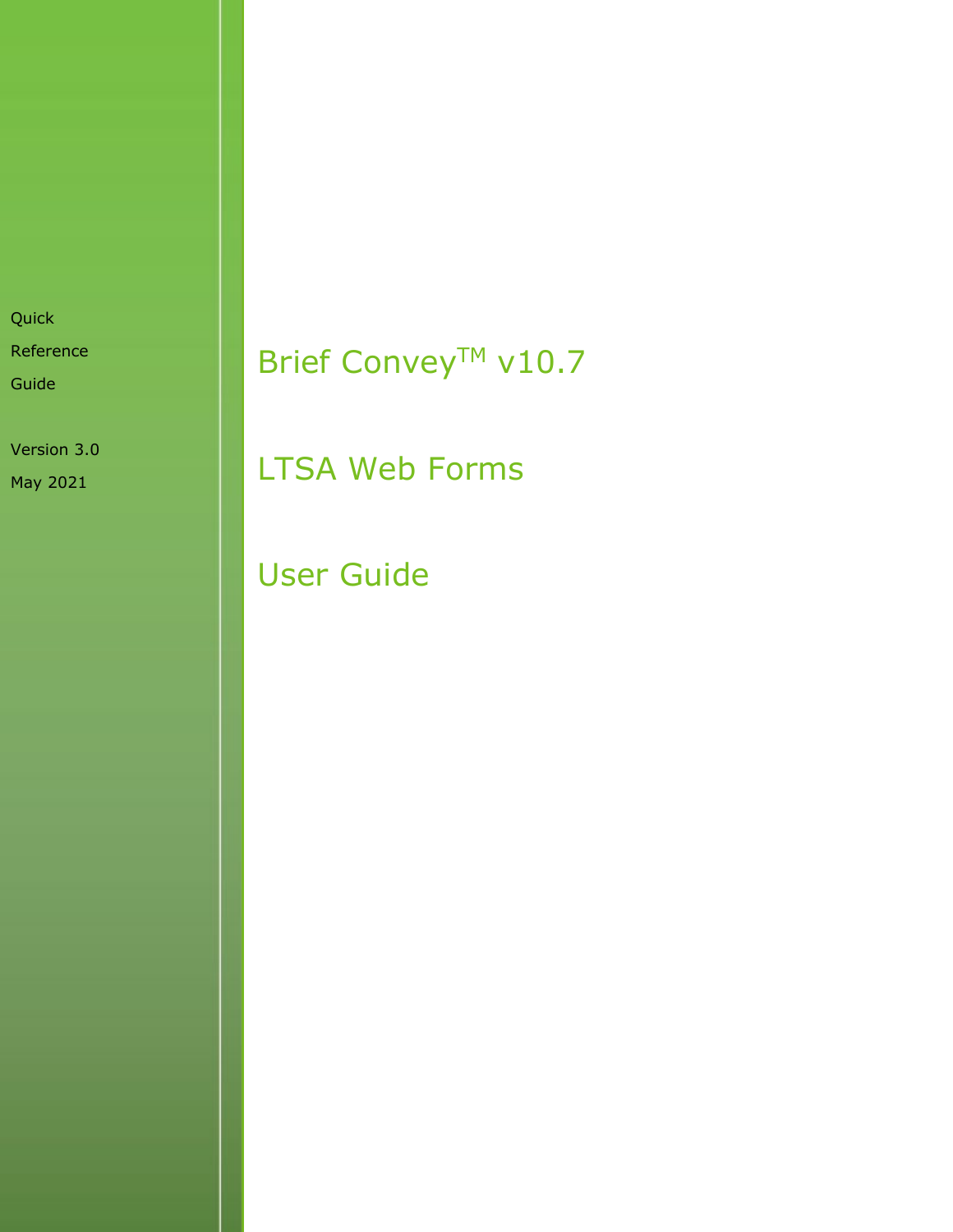



# Brief Convey<sup>™</sup> v10.7 and LTSA Web Forms User Guide

Web Filing is the next generation of the LTSA's secure and reliable electronic filing system and the introduction of Web Filing Forms is one of several steps towards streamlining land title submissions. The first phase of Web Filing **was introduced in mid-February 2020** with the release of a selection of Web Filing Forms.

This Guide addresses only the features and functionalities available in Brief Convey in relation to creating Web Filing Forms. It is strongly recommended that you familiarize yourself with the LTSA Web Filing service.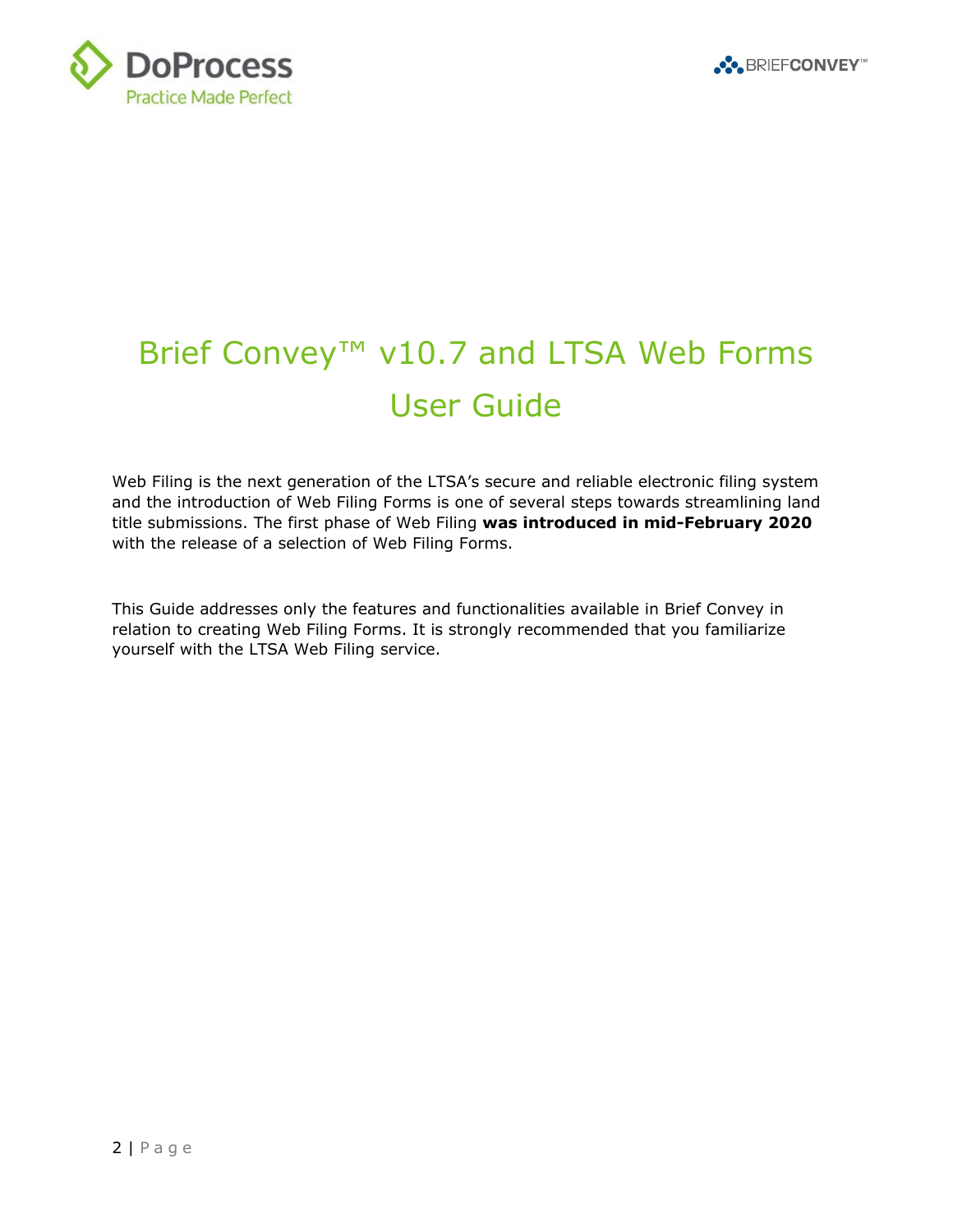



### Contents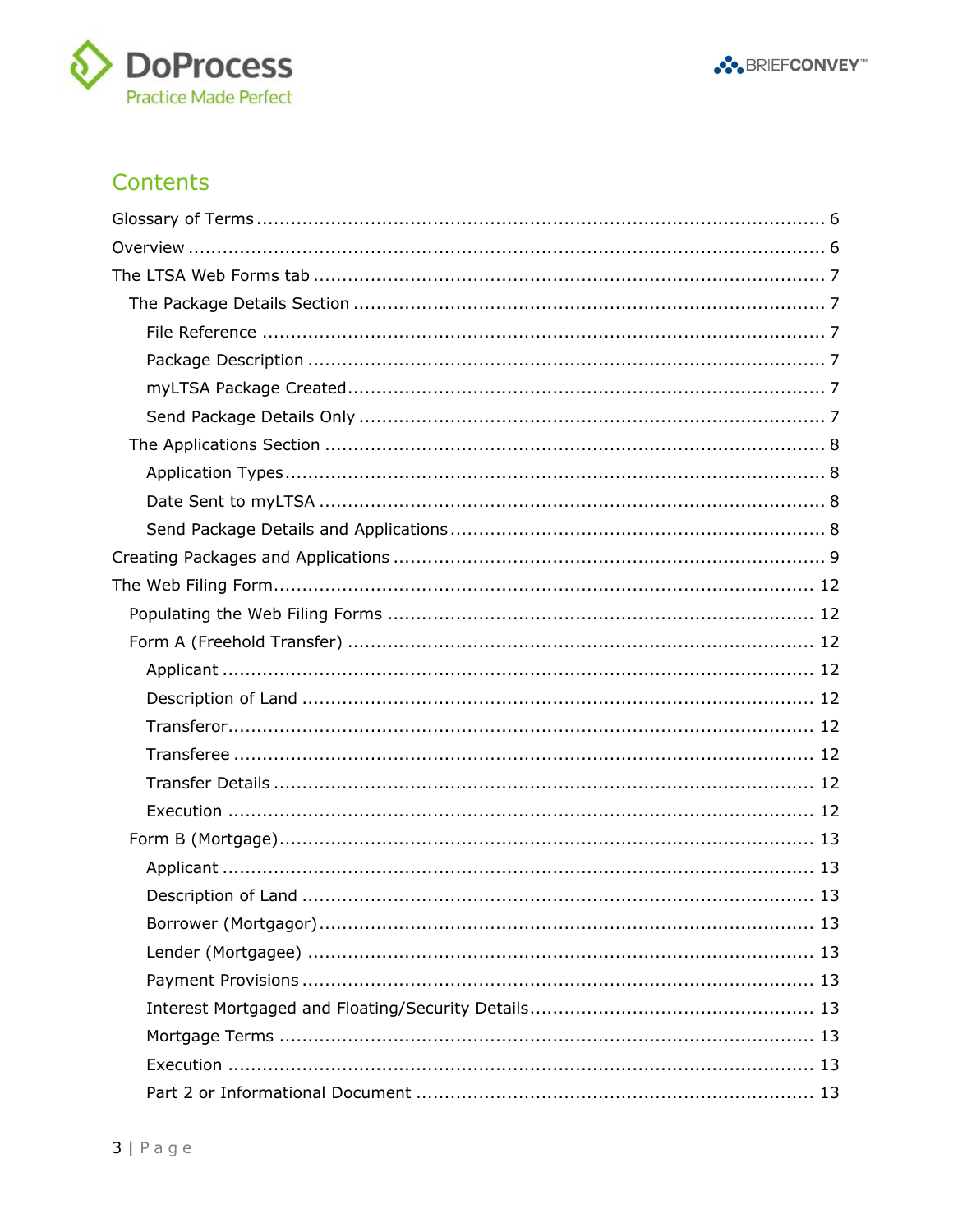



| This section is only visible on the form for each Transferee where the First Time Buyer<br>checkbox has been selected in the file. It must be completed manually as the data is |  |
|---------------------------------------------------------------------------------------------------------------------------------------------------------------------------------|--|
|                                                                                                                                                                                 |  |
|                                                                                                                                                                                 |  |
|                                                                                                                                                                                 |  |
|                                                                                                                                                                                 |  |
|                                                                                                                                                                                 |  |
|                                                                                                                                                                                 |  |
|                                                                                                                                                                                 |  |
|                                                                                                                                                                                 |  |
|                                                                                                                                                                                 |  |
| 18                                                                                                                                                                              |  |
|                                                                                                                                                                                 |  |
|                                                                                                                                                                                 |  |
|                                                                                                                                                                                 |  |
|                                                                                                                                                                                 |  |
|                                                                                                                                                                                 |  |
|                                                                                                                                                                                 |  |
|                                                                                                                                                                                 |  |
|                                                                                                                                                                                 |  |
|                                                                                                                                                                                 |  |
|                                                                                                                                                                                 |  |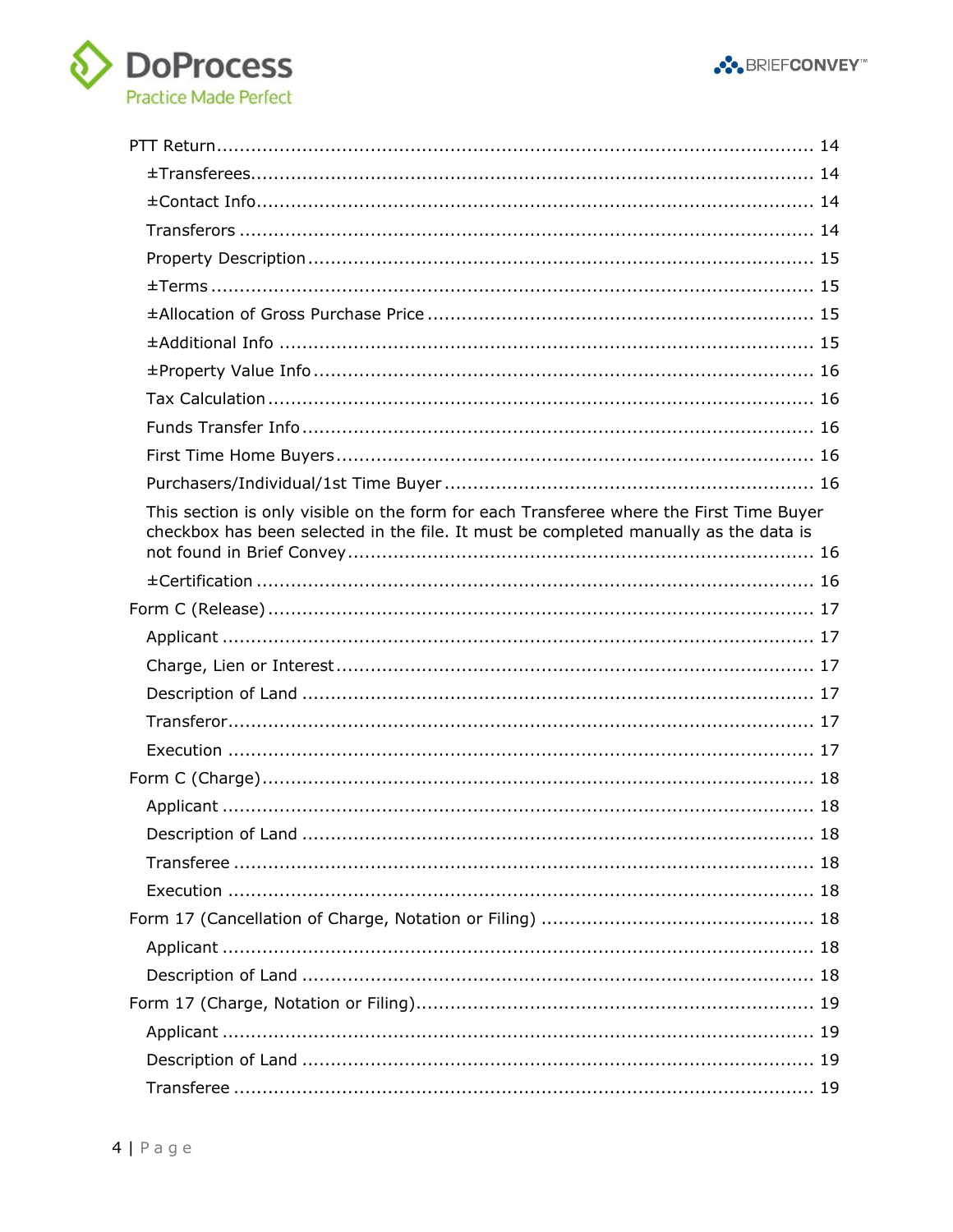

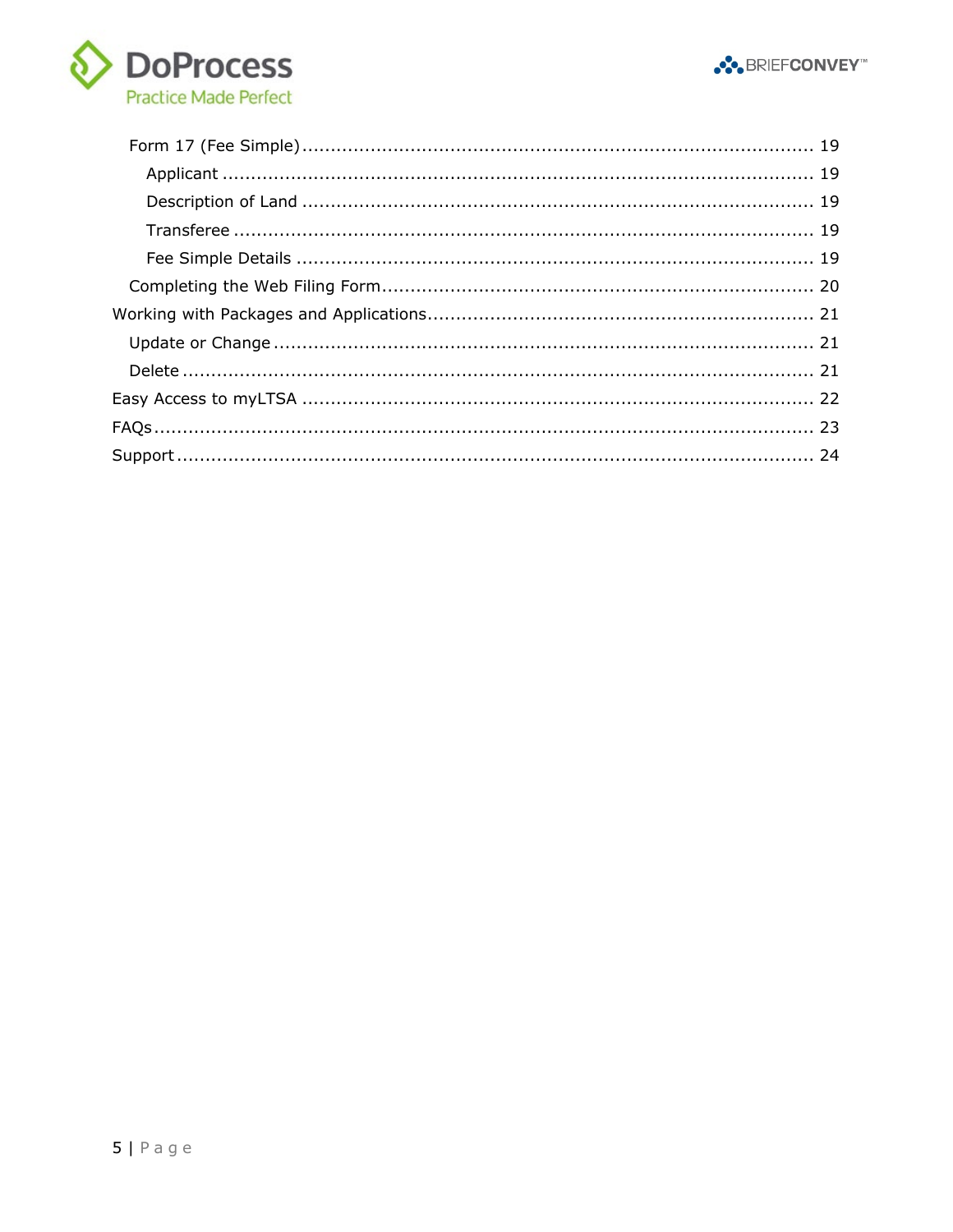



### <span id="page-5-0"></span>Glossary of Terms

"Package" – LTSA requires that a Package be created before any Web Filing Forms can be created. The Web Filing Forms are then held within the Package

"Application" – The generic term used to describe the Web Filing Forms

"Web Filing Form" – The document created at myLTSA that replaces the EFS PDF Forms previously used for electronic filing

### <span id="page-5-1"></span>**Overview**

The LTSA Web Forms tab in Brief Convey makes it quick and easy to create Packages and Applications and submit them to myLTSA in order to create the Web Filing Forms, saving you time by eliminating the need to rekey data.

This guide will show you how you can do the following using the LTSA Web Forms tab in Brief Convey and our integration with myLTSA Web Filing:

- Create Packages and Applications at myLTSA in a single step
- Add Applications to existing Packages created through Brief Convey at myLTSA
- Update an existing Package created through Brief Convey at myLTSA
- Delete an existing Package and all associated Applications in Brief Convey and at myLTSA in a single step
- Quickly jump to myLTSA to finalize, print, true up, and digitally sign Web Filing Forms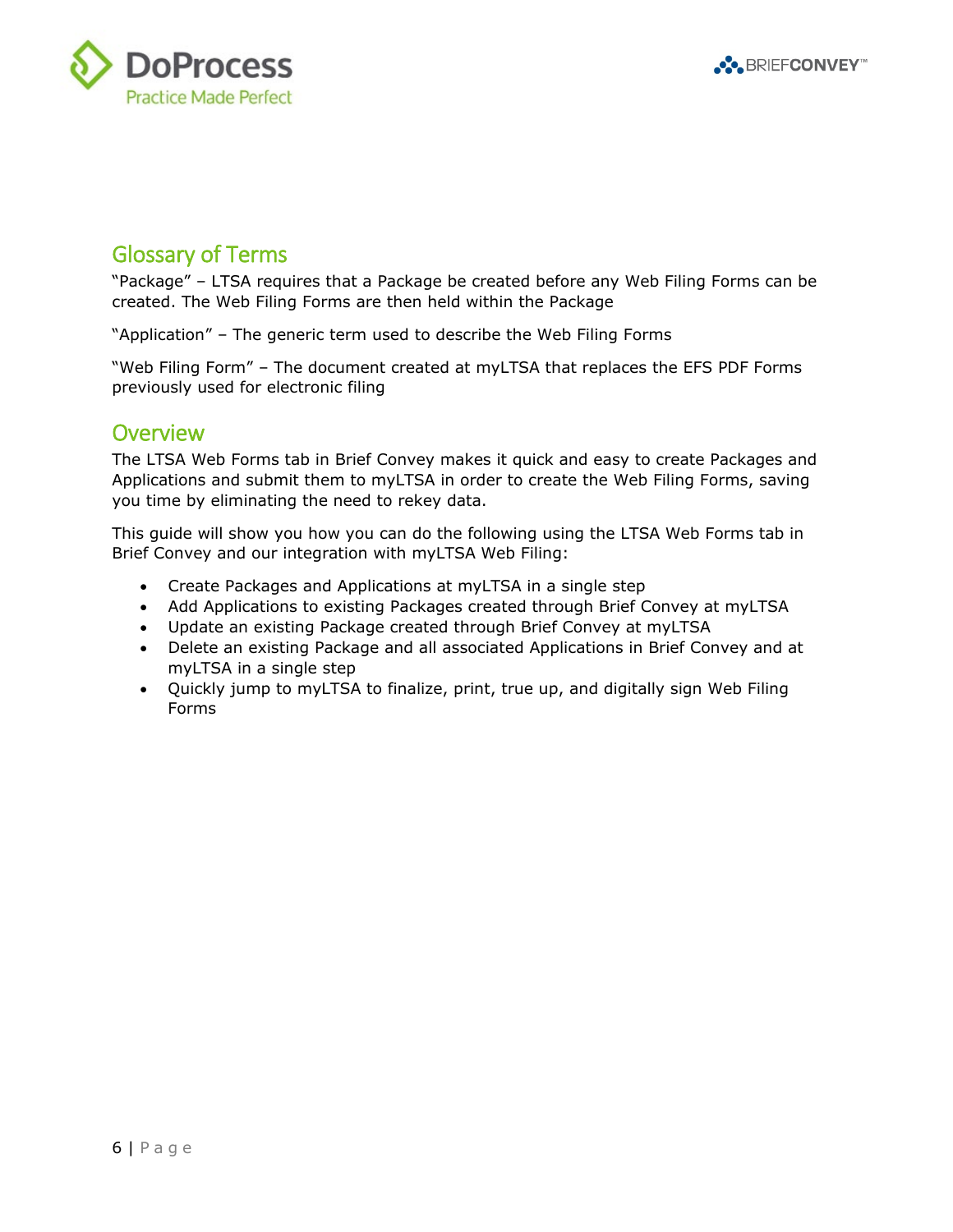



### <span id="page-6-0"></span>The LTSA Web Forms tab

On the **LTSA Web Forms** tab you will see a grid labelled **Packages** with two columns, one labelled **File Reference** and the other labelled **Package Description**.

Use the **New** button to open the **Create Package and Applications at myLTSA** page and begin the process of creating Packages and Applications.

#### <span id="page-6-1"></span>The Package Details Section

<span id="page-6-5"></span><span id="page-6-4"></span><span id="page-6-3"></span><span id="page-6-2"></span>

| <b>FIELDS &amp; BUTTONS</b>                                                                                                                                        | <b>FUNCTIONS</b>                                        |  |
|--------------------------------------------------------------------------------------------------------------------------------------------------------------------|---------------------------------------------------------|--|
| <b>File Reference</b>                                                                                                                                              | Auto-populates with maximum 15                          |  |
|                                                                                                                                                                    | characters                                              |  |
|                                                                                                                                                                    | Mandatory and editable                                  |  |
|                                                                                                                                                                    | Data will be sent to myLTSA                             |  |
| Package Description                                                                                                                                                | Population is optional                                  |  |
|                                                                                                                                                                    | Maximum 120 characters                                  |  |
|                                                                                                                                                                    | Describes Package for ease of reference                 |  |
|                                                                                                                                                                    | Data will be sent to myLTSA                             |  |
| myLTSA Package Created                                                                                                                                             | Auto-populates                                          |  |
|                                                                                                                                                                    | Read-only reference                                     |  |
|                                                                                                                                                                    | Date Package originally created at myLTSA               |  |
| Send Package Details Only                                                                                                                                          | Creates Package at myLTSA                               |  |
|                                                                                                                                                                    | Sends data from File Reference and Package              |  |
|                                                                                                                                                                    | Description                                             |  |
|                                                                                                                                                                    | Auto-populates myLTSA Package Created                   |  |
|                                                                                                                                                                    | Details of the <i>File Reference</i> and <i>Package</i> |  |
|                                                                                                                                                                    | Description populate the Packages grid                  |  |
| Package Details on the Create Package and Applications at myLTSA screen                                                                                            |                                                         |  |
| <b>Create Package and Applications at myLTSA</b>                                                                                                                   |                                                         |  |
| <b>Package Details</b>                                                                                                                                             |                                                         |  |
| Guides2020-05-0<br>File Reference<br>Package created May 1, 2020<br>Package Description                                                                            |                                                         |  |
|                                                                                                                                                                    |                                                         |  |
|                                                                                                                                                                    |                                                         |  |
|                                                                                                                                                                    |                                                         |  |
|                                                                                                                                                                    |                                                         |  |
| Packages                                                                                                                                                           |                                                         |  |
| Packages                                                                                                                                                           |                                                         |  |
| Guides2020-05-0                                                                                                                                                    | Package created May 1, 2020                             |  |
|                                                                                                                                                                    |                                                         |  |
| <b>New</b>                                                                                                                                                         |                                                         |  |
|                                                                                                                                                                    |                                                         |  |
| myLTSA Package Created May 01, 2020<br>Send Package Details Only<br>Packages grid on the Packages screen<br><b>File Reference</b><br>Package Description<br>Delete |                                                         |  |

Use the **Delete** button on the Packages screen to delete existing Packages. Deleting a package from the grid will delete the package *and the applications within it* from both your Brief Convey file and from myLTSA.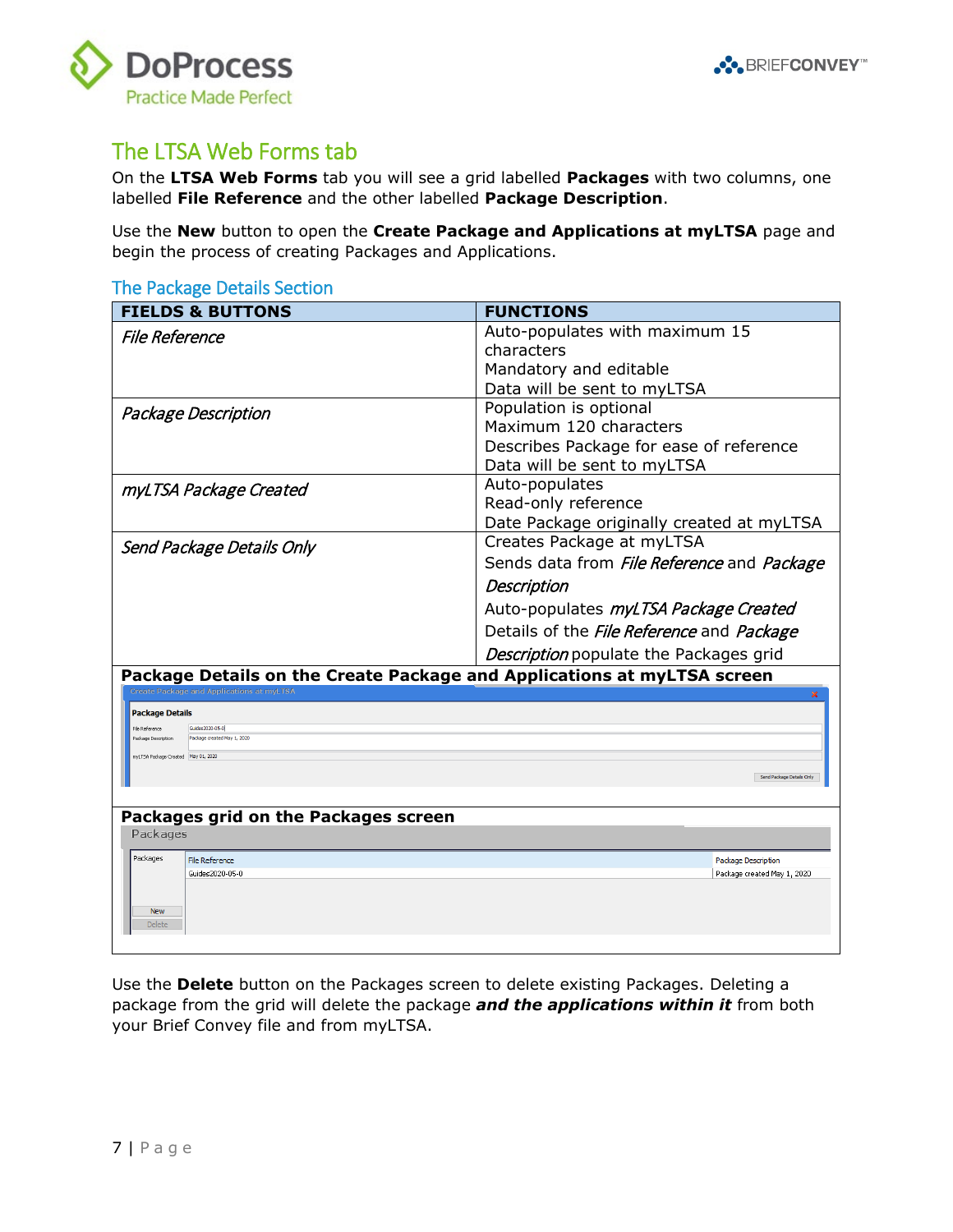



# <span id="page-7-0"></span>The Applications Section

<span id="page-7-3"></span><span id="page-7-2"></span><span id="page-7-1"></span>

| <b>FIELDS &amp; BUTTONS</b>                                                                                                                                     |                                                                  | <b>FUNCTIONS</b>                                                                                                                                                                                                                               |
|-----------------------------------------------------------------------------------------------------------------------------------------------------------------|------------------------------------------------------------------|------------------------------------------------------------------------------------------------------------------------------------------------------------------------------------------------------------------------------------------------|
| <b>Application Types</b>                                                                                                                                        |                                                                  | List of available Applications to send to<br>myLTSA dependent on the file type:                                                                                                                                                                |
|                                                                                                                                                                 |                                                                  | Purchase Files - Form A (Freehold Transfer);<br>Form B (Mortgage); PTT Return; Form C<br>(Release); Form C (Charge); Form 17<br>(Cancellation of Charge, Notation or Filing);<br>Form 17 (Charge, Notation or Filing); Form<br>17 (Fee Simple) |
|                                                                                                                                                                 |                                                                  | Borrower (Mortgage only) Files - Form B<br>(Mortgage); Form C (Release); Form 17<br>(Cancellation of Charge, Notation or Filing);<br>Form 17 (Charge, Notation or Filing); Form<br>17 (Fee Simple)                                             |
|                                                                                                                                                                 |                                                                  | Sale Files - Form C (Release); Form 17<br>(Cancellation of Charge, Notation or Filing);<br>Form 17 (Charge, Notation or Filing); Form<br>17 (Fee Simple)                                                                                       |
| Date Sent to myLTSA                                                                                                                                             |                                                                  | Auto-populates<br>Read-only reference<br>Date Application(s) sent to myLTSA<br>Updates each time Application(s) are sent                                                                                                                       |
| Send Package Details and Applications                                                                                                                           |                                                                  | Inactive by default<br>Activated by selecting Application from<br><b>Application Types list</b><br>Creates or updates Package at myLTSA<br>Adds Application(s) to Package at myLTSA                                                            |
| Selecting and sending Application(s)                                                                                                                            |                                                                  |                                                                                                                                                                                                                                                |
| <b>Application Types</b>                                                                                                                                        | <b>Date Sent to myLTSA</b>                                       | Send Package Details and Applications                                                                                                                                                                                                          |
| Form A (Freehold Transfer)<br>One annication will be added<br>Form B (Mortgage)<br>One application will be added for each Mortgage                              | <b>Not Sent</b><br><b>Not Sent</b>                               |                                                                                                                                                                                                                                                |
|                                                                                                                                                                 |                                                                  |                                                                                                                                                                                                                                                |
| Package Details and Application(s) have been sent                                                                                                               |                                                                  |                                                                                                                                                                                                                                                |
| <b>Application Types</b><br>Form A (Freehold Transfer)<br>One application will be added<br>Form B (Mortgage)<br>One application will be added for each Mortgage | Date Sent to myLTSA<br>March 17, 2021 2:07 PM<br><b>Not Sent</b> | Send Package Details and Applications                                                                                                                                                                                                          |
|                                                                                                                                                                 |                                                                  |                                                                                                                                                                                                                                                |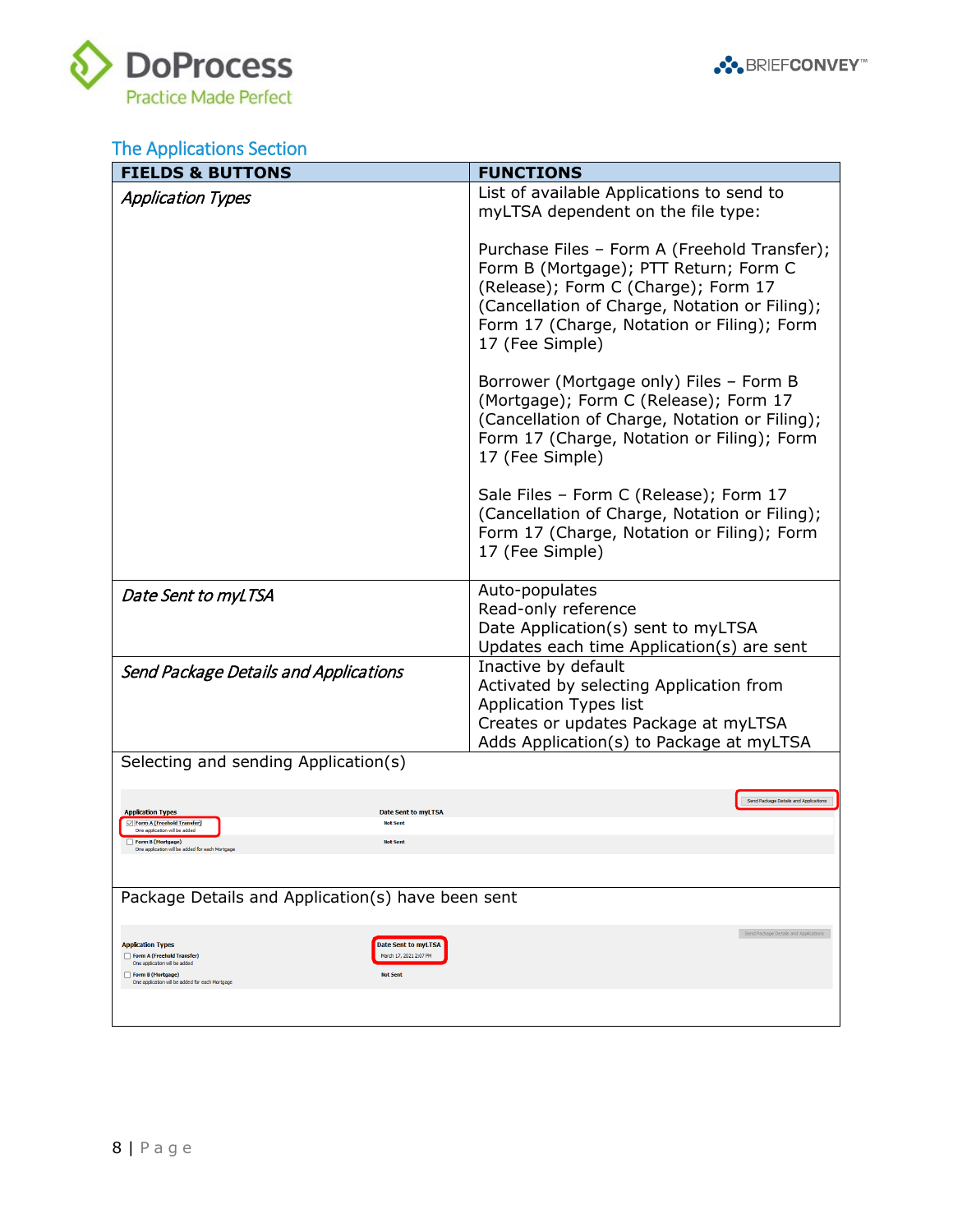



# <span id="page-8-0"></span>Creating Packages and Applications

| HOW DO I                                                                                                                     | AT THE LTSA WEB FORMS TAB                                                                                                                                                                                                                                                                                                                                           | <b>AND THEN WHAT?</b>                                                                                                                                                                                                                                                                                                                                                                                     |
|------------------------------------------------------------------------------------------------------------------------------|---------------------------------------------------------------------------------------------------------------------------------------------------------------------------------------------------------------------------------------------------------------------------------------------------------------------------------------------------------------------|-----------------------------------------------------------------------------------------------------------------------------------------------------------------------------------------------------------------------------------------------------------------------------------------------------------------------------------------------------------------------------------------------------------|
| <b>Create a Package</b><br>only at myLTSA                                                                                    | Select Send Package Details Only<br>Send Package Details Only                                                                                                                                                                                                                                                                                                       | The Package is created<br>in Brief Convey and at<br>myLTSA. The Package<br>will appear on the<br>myLTSA View All<br>Packages page                                                                                                                                                                                                                                                                         |
| <b>Add Application(s)</b><br>to the Package I<br>just created and<br>view my Package<br>and Applications at<br><b>myLTSA</b> | Select the Application(s) from the<br>Application Types list and Send Package<br>Details and Applications<br>Send Package Details and Applications<br>Select OK on the message displayed<br>Message<br>×<br>Data has been successfully sent to myLTSA.<br>myLTSA will now open in a browser window for finalization of documents.<br>OK<br>Cancel                   | If you are logged<br>into your myLTSA<br>account outside of<br><b>Brief Convey:</b><br>myLTSA will open on<br>the Applications page<br>in the Package created<br>through Brief Convey<br>If you are not<br>logged in to<br>myLTSA:<br>myLTSA will open at<br>the login page. Enter<br>your login credentials<br>to be moved to the<br>Applications page in<br>the Package created<br>through Brief Convey |
| <b>Add Application(s)</b><br>to the Package I<br>just created<br>without myLTSA<br>opening                                   | Select the Application(s) from the<br>Application Types list and select Send<br>Package Details and Applications<br>Send Package Details and Applications<br>Select Cancel on the message displayed<br>Message<br>$\times$<br>Data has been successfully sent to myLTSA.<br>myLTSA will now open in a browser window for finalization of documents.<br>OK<br>Cancel | The Applications(s)<br>have been added to<br>the Package at<br>myLTSA                                                                                                                                                                                                                                                                                                                                     |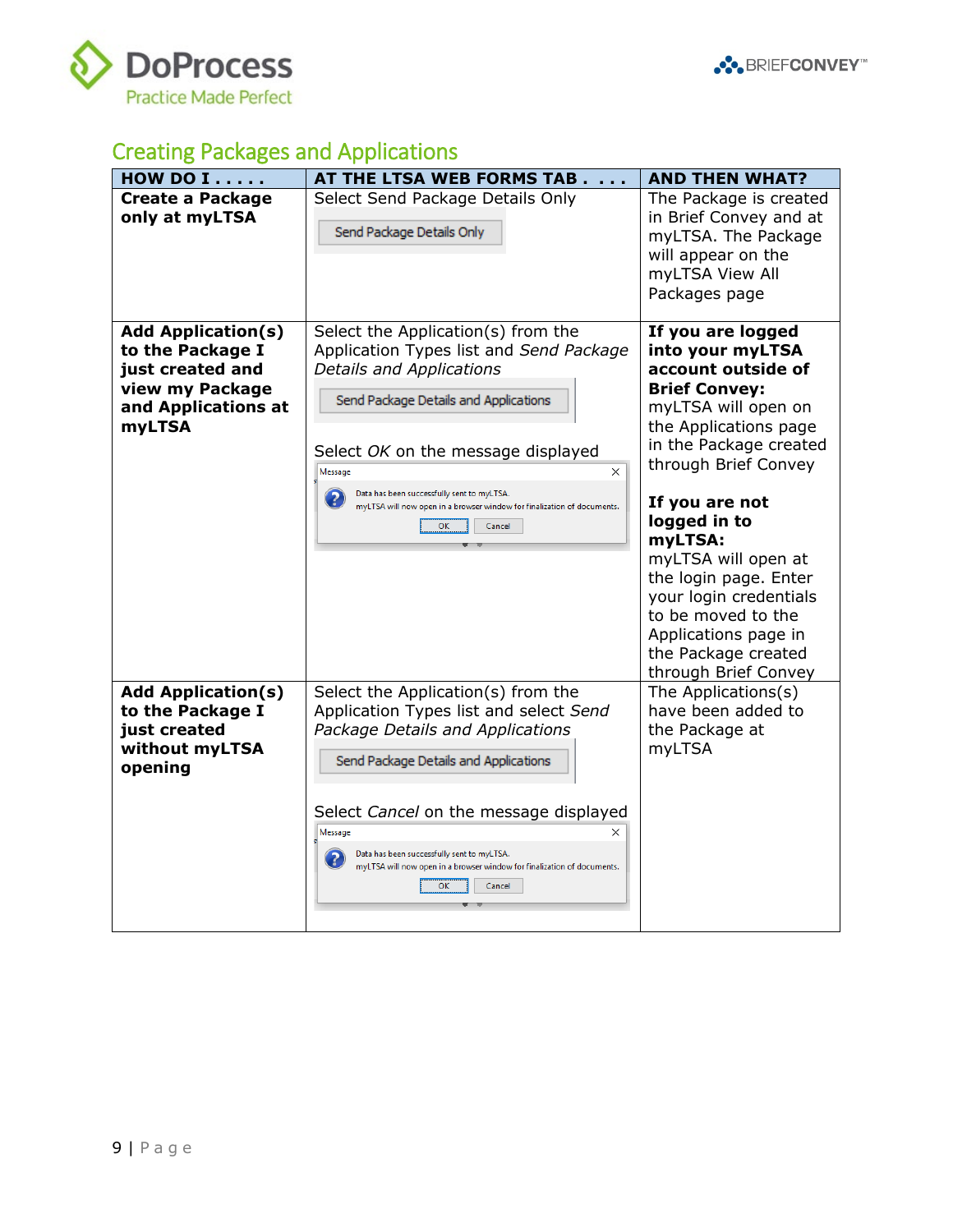



| HOW DO I                                                                                                               | AT THE LTSA WEB FORMS TAB                                                                                                                                                                                                                                                                                                                                                                              | <b>AND THEN WHAT?</b>                                                                                                                                                                                                                                                                                                                                                                                     |
|------------------------------------------------------------------------------------------------------------------------|--------------------------------------------------------------------------------------------------------------------------------------------------------------------------------------------------------------------------------------------------------------------------------------------------------------------------------------------------------------------------------------------------------|-----------------------------------------------------------------------------------------------------------------------------------------------------------------------------------------------------------------------------------------------------------------------------------------------------------------------------------------------------------------------------------------------------------|
| <b>Create a Package</b><br>and add<br><b>Applications to it at</b><br>myLTSA and then<br>view them at<br><b>myLTSA</b> | Add a Package Description if you wish;<br>select the Application from the<br>Application Types list and select Send<br>Package Details and Applications<br>Send Package Details and Applications<br>Select OK on the message displayed<br>$\times$<br>Message<br>Data has been successfully sent to myLTSA.<br>myLTSA will now open in a browser window for finalization of documents.<br>OK<br>Cancel | If you are logged<br>into your myLTSA<br>account outside of<br><b>Brief Convey:</b><br>myLTSA will open on<br>the Applications page<br>in the Package created<br>through Brief Convey<br>If you are not<br>logged in to<br>myLTSA:<br>myLTSA will open at<br>the login page. Enter<br>your login credentials<br>to be moved to the<br>Applications page in<br>the Package created<br>through Brief Convey |
| <b>Create and add</b><br><b>Applications to a</b><br>Package at myLTSA<br>without myLTSA<br>opening                    | Add a Package Description if you wish;<br>select the Application from the<br>Application Types list and select Send<br>Package Details and Applications<br>Send Package Details and Applications<br>Select Cancel on the message displayed<br>Message<br>×<br>Data has been successfully sent to myLTSA.<br>myLTSA will now open in a browser window for finalization of documents.<br>OK<br>Cancel    | The Package has been<br>created and the<br>Applications(s) added<br>to it at myLTSA                                                                                                                                                                                                                                                                                                                       |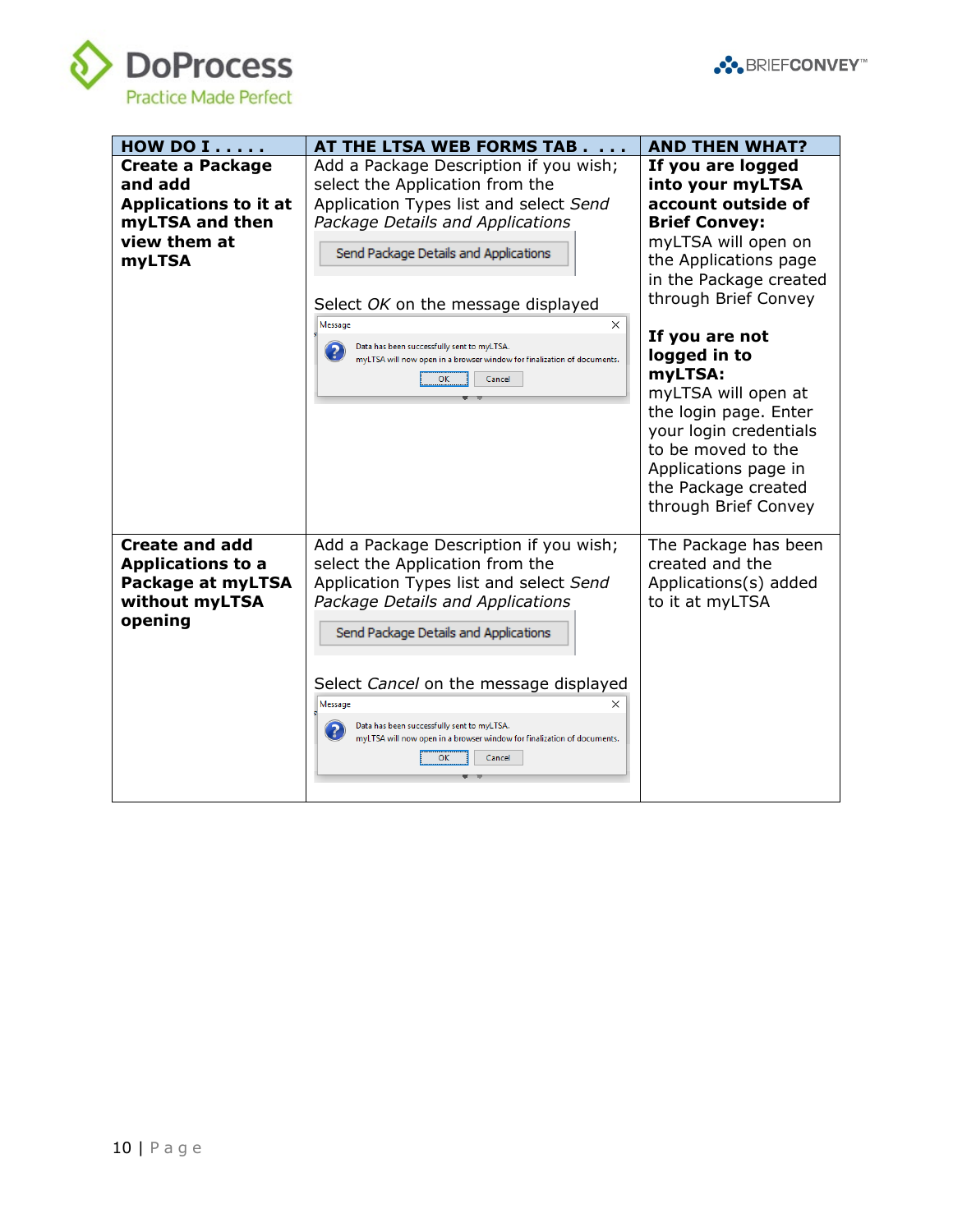

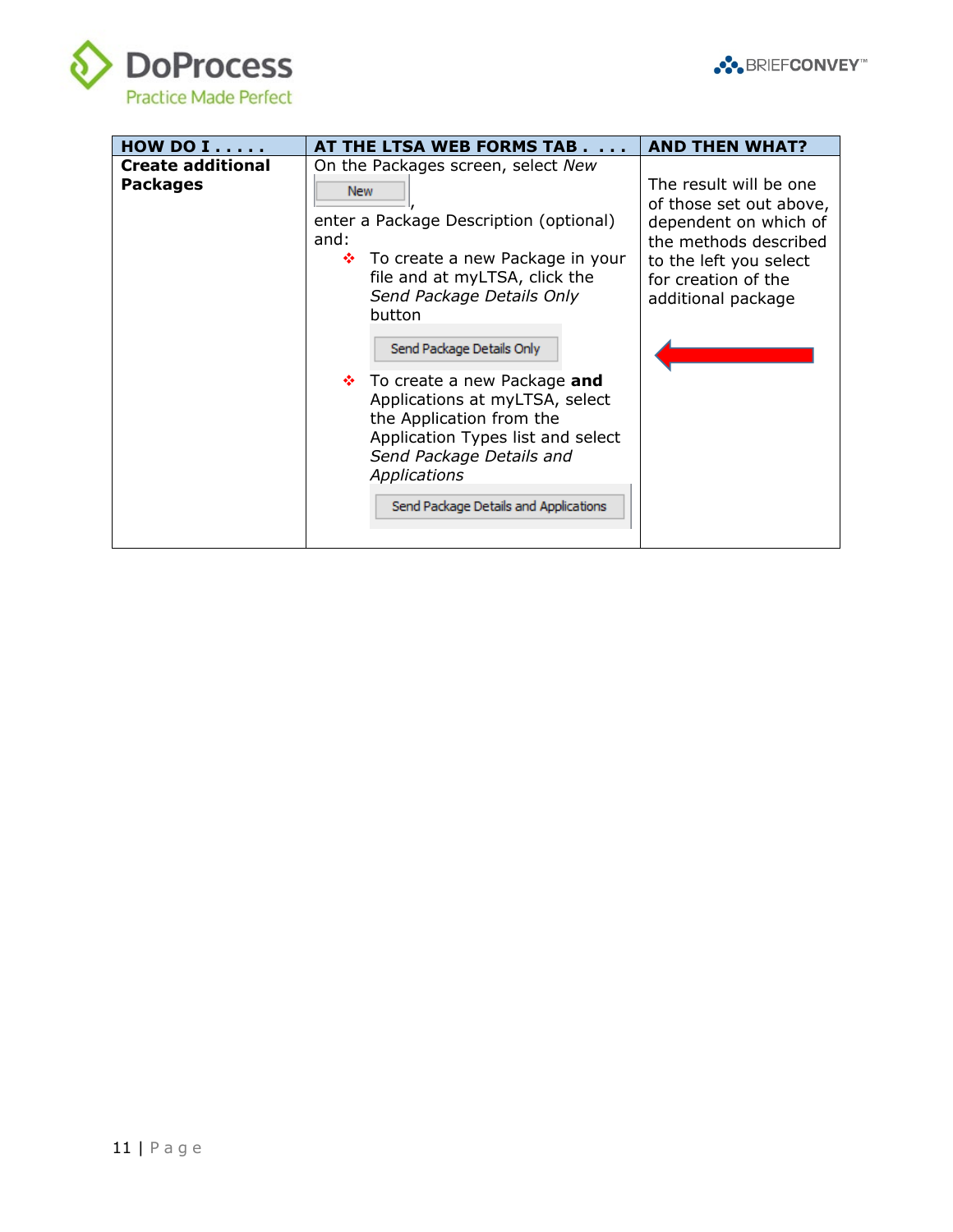



### <span id="page-11-0"></span>The Web Filing Form

Once your Package with included Applications, and you, arrive at myLTSA, you can proceed with completing the Web Filing Form.

#### <span id="page-11-1"></span>Populating the Web Filing Forms

The majority of the data required for completion of each Web Filing Form will be entered into your Brief Convey file and, in most instances, manual entry of data after the Web Filing Form has been produced will be very minimal. The exception to this rule is the PTT Form, which will require careful review and entry of data that is not in Brief Convey. The tables below set out the sections of each Web Filing Form that are populated with data from your Brief Convey file, and the data that populates them. The PTT Form table also contains additional important information on the functions of the form.

<span id="page-11-6"></span><span id="page-11-5"></span><span id="page-11-4"></span><span id="page-11-3"></span><span id="page-11-2"></span>

| Form A (Freehold Transfer)        |                                                                                                                 |  |
|-----------------------------------|-----------------------------------------------------------------------------------------------------------------|--|
| <b>Section of Web Filing Form</b> | <b>Data from Brief Convey File</b>                                                                              |  |
| Applicant                         | Your firm particulars                                                                                           |  |
| <b>Description of Land</b>        | Parcel ID and Legal Description of <b>all</b> properties in<br>your file                                        |  |
| Transferor                        | <b>Individual Vendors</b><br>Name(s)                                                                            |  |
|                                   | Corporate Vendors<br>Name(s), incorporation number(s)                                                           |  |
| Transferee                        | <b>Individual Purchasers</b><br>$Name(s)$ , occupation(s), address(es)<br>Tenancy<br><b>Fractional Interest</b> |  |
|                                   | Corporate Purchasers<br>Name(s), incorporation number(s), address(es)<br><b>Fractional Interest</b>             |  |
| <b>Transfer Details</b>           | Transaction Type, ie. Fee Simple<br>Sale Price \$<br>Consideration \$<br><b>Consideration Note</b>              |  |
| Execution                         | Name(s) of Individual/Corporate Vendors                                                                         |  |

<span id="page-11-8"></span><span id="page-11-7"></span>**Note:** If your file has multiple properties in it, only one Form A (Freehold Transfer) will be created at myLTSA and will contain *all* PIDs and Legal Descriptions. If the Sale Price \$ and/or Consideration \$ fields are completed on each property, when the Update and Default buttons are selected, the values will be added together and the total will populate the Form A (Freehold Transfer) at myLTSA. Recommended best practice is to enter the total purchase price on the first property.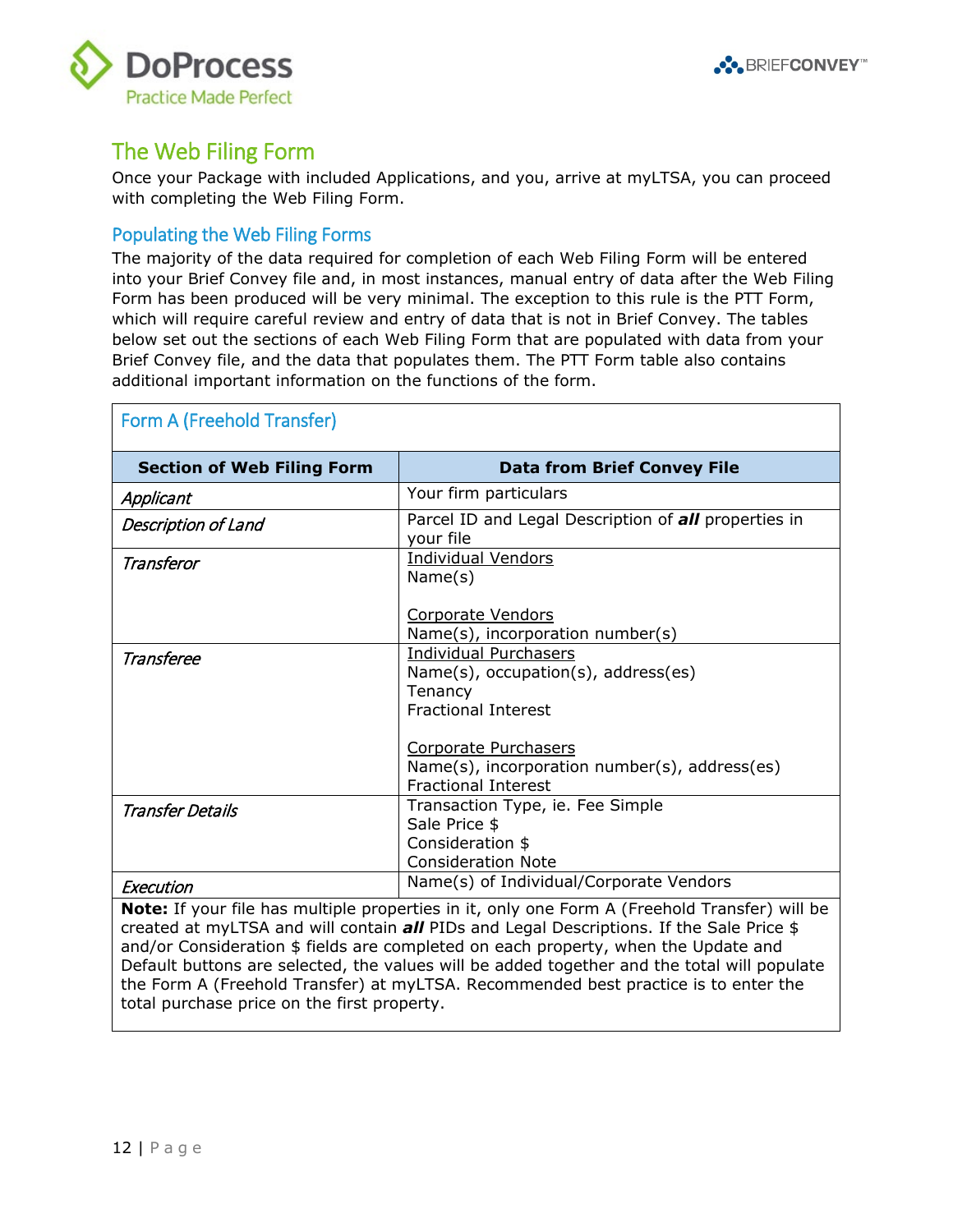



# <span id="page-12-0"></span>Form B (Mortgage)

<span id="page-12-9"></span><span id="page-12-8"></span><span id="page-12-7"></span><span id="page-12-6"></span><span id="page-12-5"></span><span id="page-12-4"></span><span id="page-12-3"></span><span id="page-12-2"></span><span id="page-12-1"></span>

| <b>Section of Web Filing Form</b>                                            | <b>Data from Brief Convey File</b>                                                                                                                                                                                                                                                                                                                                                                                                                                                                                                                               |
|------------------------------------------------------------------------------|------------------------------------------------------------------------------------------------------------------------------------------------------------------------------------------------------------------------------------------------------------------------------------------------------------------------------------------------------------------------------------------------------------------------------------------------------------------------------------------------------------------------------------------------------------------|
| Applicant                                                                    | Your firm particulars                                                                                                                                                                                                                                                                                                                                                                                                                                                                                                                                            |
| Description of Land                                                          | Parcel ID and Legal Description of all properties in<br>your file                                                                                                                                                                                                                                                                                                                                                                                                                                                                                                |
| <b>Borrower (Mortgagor)</b>                                                  | <b>Individual Purchasers or Borrowers</b><br>Name(s), occupation(s), address(es)<br>Tenancy<br><b>Fractional Interest</b><br><b>Corporate Purchasers or Borrowers</b>                                                                                                                                                                                                                                                                                                                                                                                            |
|                                                                              | Name(s), incorporation number(s), address(es)<br><b>Fractional Interest</b>                                                                                                                                                                                                                                                                                                                                                                                                                                                                                      |
| Lender (Mortgagee)                                                           | Name, incorporation number and address of<br>Lender(s)                                                                                                                                                                                                                                                                                                                                                                                                                                                                                                           |
| <b>Payment Provisions</b>                                                    | All relevant data entered on the Form B Details<br>screen will populate the related sections of the Web                                                                                                                                                                                                                                                                                                                                                                                                                                                          |
| Interest Mortgaged and<br><b>Floating/Security Details</b><br>Mortgage Terms | Filing Form, with the exception of the Guarantor<br>name(s), which will populate from data entered on<br>the New Mortgage screen.                                                                                                                                                                                                                                                                                                                                                                                                                                |
| Execution                                                                    | <b>Matter Details</b><br>Lawyer/Notary name with firm details<br><b>Individual Purchasers or Borrowers</b><br>Name(s)<br><b>Corporate Purchasers or Borrowers</b><br>Name(s)                                                                                                                                                                                                                                                                                                                                                                                     |
| Part 2 or Informational Document                                             | Property/New Mortgage<br>Use the Print Schedule button located directly to<br>the right of the Mortgage Product field to generate a<br>standalone schedule for the Mortgage product<br>selected. If the mortgage product has no associated<br>schedule, the Print Schedule button will be greyed<br>out. Hover over the button to see the tool tip<br>"Mortgage product has no schedule".<br>Once generated the schedule will be available on the<br>Documents tab. It can be added to this section of the<br>Form B (Mortgage) by dragging and dropping it from |
|                                                                              | the Documents tab, or by saving to your local system<br>and using the Choose PDF Files function.<br>Note: If your file has multiple mortgages in it, individual Form B (Mortgage) applications<br>are created at myLTSA populated with the data relative to that mortgage.                                                                                                                                                                                                                                                                                       |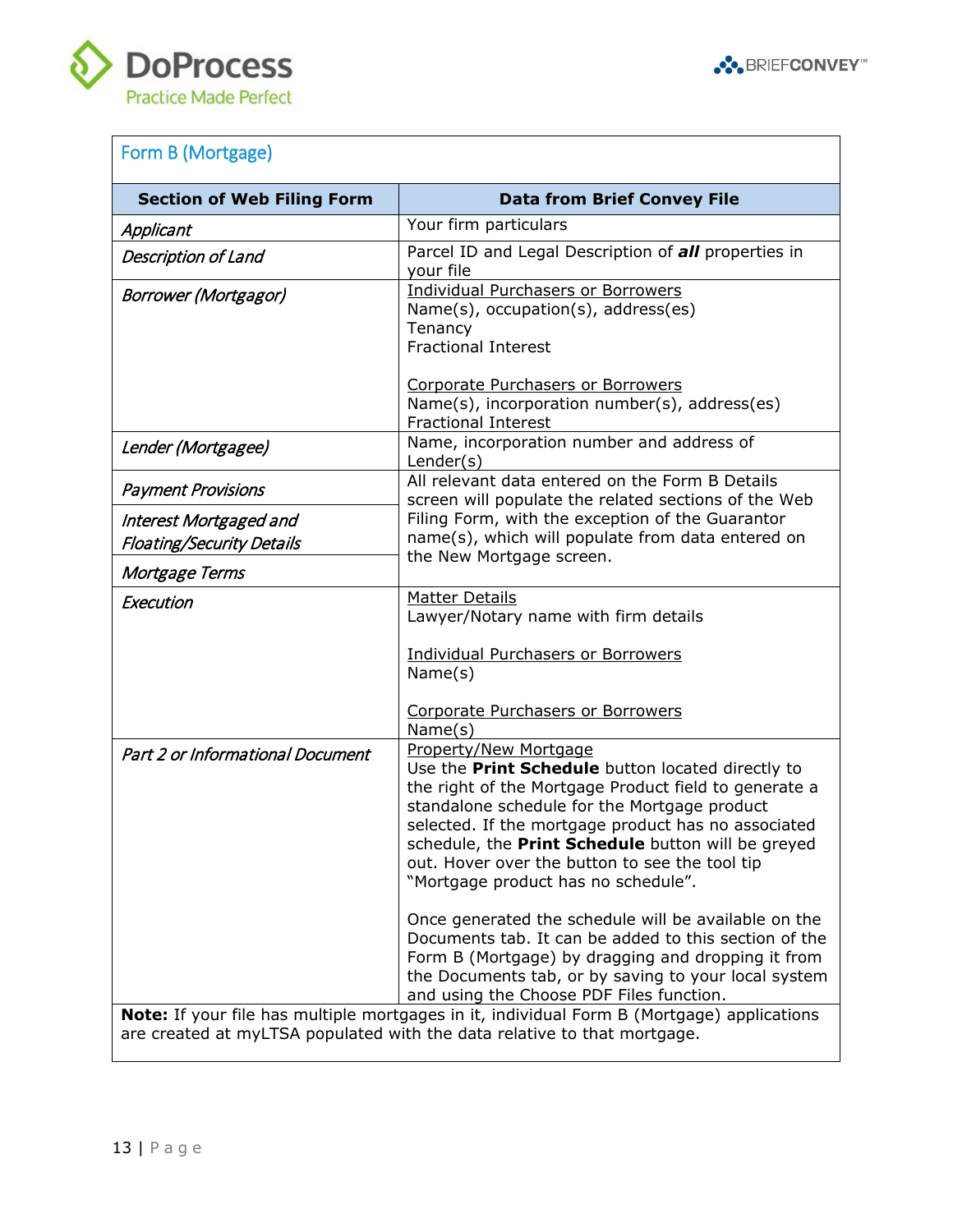



#### <span id="page-13-0"></span>PTT Return

**±** indicates that this section of the application at myLTSA contains additional important information or direction.

<span id="page-13-3"></span><span id="page-13-2"></span><span id="page-13-1"></span>

| <b>Section of Web Filing Form</b>                                                                                                                                                                                                                                                                                                             | <b>Data from Brief Convey File</b>                                                                                                                                                                                            |
|-----------------------------------------------------------------------------------------------------------------------------------------------------------------------------------------------------------------------------------------------------------------------------------------------------------------------------------------------|-------------------------------------------------------------------------------------------------------------------------------------------------------------------------------------------------------------------------------|
| <b>±Transferees</b><br>Each Transferee, whether created                                                                                                                                                                                                                                                                                       | Contacts<br>People or Corporation                                                                                                                                                                                             |
| through Brief Convey or manually<br>on the PTT Form itself, becomes a<br>subtopic under the Transferees<br>topic. The information initially<br>displayed is dependent on<br>whether the Transferee is an                                                                                                                                      | <b>Individual Purchasers</b><br>Name and address details, Residency, Exemption<br>Claimed, % Interest Acquired, Social Insurance<br>Number, Birth Date, Previous Address for Last Two<br>Years for 1 <sup>st</sup> Time Buyer |
| individual or a corporation. Only<br>the Transferee name can be<br>changed. If additional information<br>requires changing, the Transferee<br>must be deleted and recreated.<br>Selecting a transferee subtopic<br>displays the fields where<br>additional information has been<br>populated from Brief Convey or<br>can be entered manually. | Corporate Purchasers<br>Name and address details, Exemption Claimed, %<br><b>Interest Acquired</b>                                                                                                                            |
|                                                                                                                                                                                                                                                                                                                                               | The fields for the Previous Address for Last Two Years<br>are only visible on the application at myLTSA if a first<br>time home buyer exemption is being claimed.                                                             |
|                                                                                                                                                                                                                                                                                                                                               | There is additional information required by the<br>Minister of Finance for each Transferee that must be<br>manually completed in this section as the data is not<br>in Brief Convey.                                          |
| ±Contact Info                                                                                                                                                                                                                                                                                                                                 | The fields in this section must be completed<br>manually, if applicable, as the data is not in Brief<br>Convey                                                                                                                |
| <b>Transferors</b>                                                                                                                                                                                                                                                                                                                            | Contacts<br>People or Corporation                                                                                                                                                                                             |
|                                                                                                                                                                                                                                                                                                                                               | <b>Individual Vendors</b><br>Name and address details                                                                                                                                                                         |
|                                                                                                                                                                                                                                                                                                                                               | Corporate Vendors<br>Name and address details                                                                                                                                                                                 |
|                                                                                                                                                                                                                                                                                                                                               | There is additional information required by the<br>Minister of Finance for each Transferor that must be<br>manually completed in this section as the data is not<br>in Brief Convey.                                          |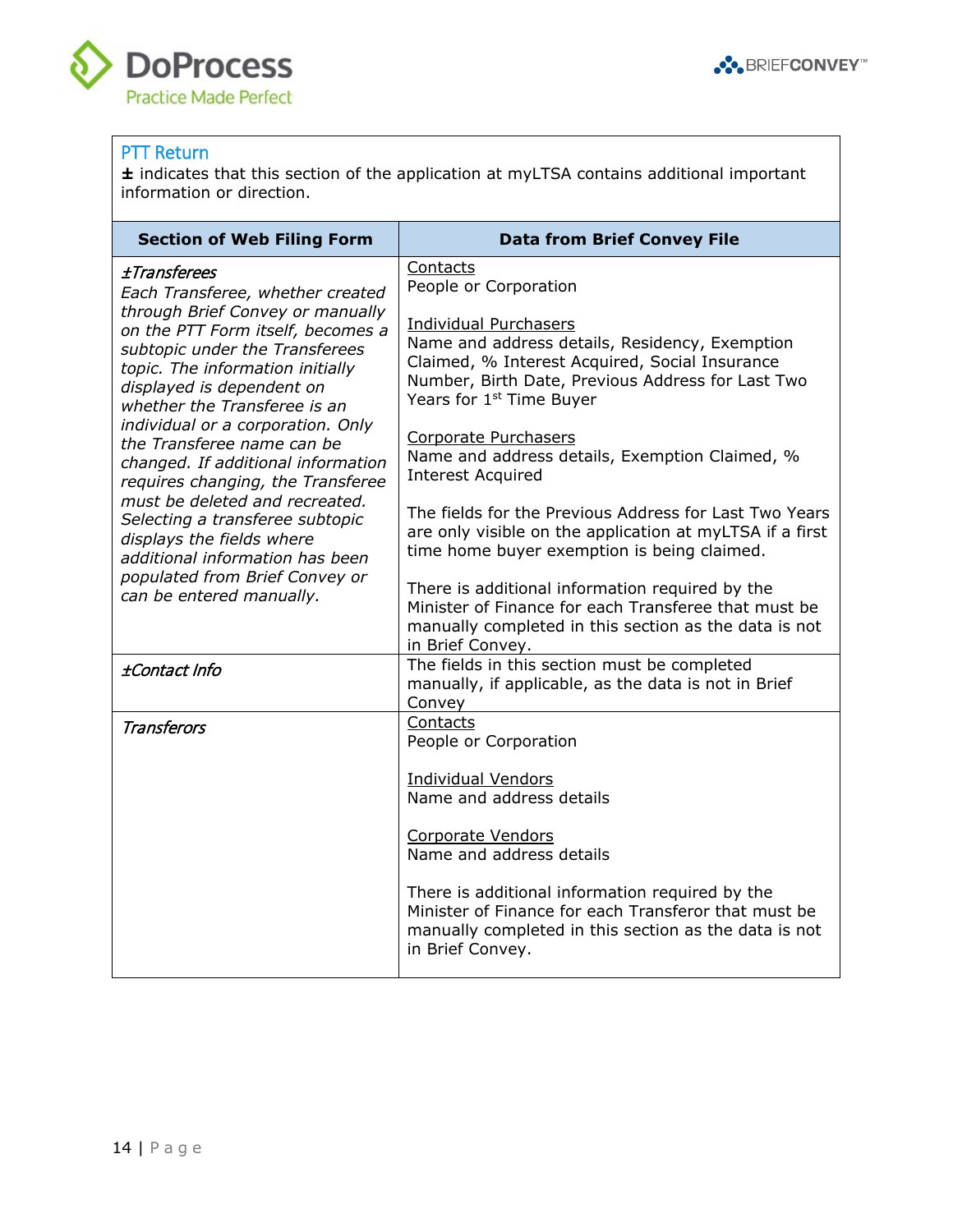

... BRIEFCONVEY<sup>®</sup>

#### PTT Return

**DoProcess** 

**Practice Made Perfect** 

**±** indicates that this section of the application at myLTSA contains additional important information or direction.

<span id="page-14-3"></span><span id="page-14-2"></span><span id="page-14-1"></span><span id="page-14-0"></span>

| <b>Property Description</b><br>Use the Edit function in the                                                                                                                                                 | <b>File Matter or Transaction</b><br><b>Completion Date</b>                                                                                                                                 |
|-------------------------------------------------------------------------------------------------------------------------------------------------------------------------------------------------------------|---------------------------------------------------------------------------------------------------------------------------------------------------------------------------------------------|
| Description of Land field in this<br>section to select the appropriate<br>Municipality and Regional District                                                                                                | Transaction<br>Contract of Purchase and Sale Date                                                                                                                                           |
| from the list provided. This is<br>required information.                                                                                                                                                    | Properties/Property Transfer Tax<br>Transfer of i.e. Land with Improvements or Vacant<br>Land<br>Property Type<br>Transaction Type, i.e. Fee Simple<br>% Interest Acquired                  |
|                                                                                                                                                                                                             | Property<br>Civic address of property<br>PID and Legal Description                                                                                                                          |
|                                                                                                                                                                                                             | There is additional information required by the<br>Minister of Finance which must be manually<br>completed in this section as the data is not in Brief<br>Convey.                           |
| ±Terms<br>*Brief Convey subtracts the data<br>in the Mortgage Proceeds for<br>Auth. To Pay field from the Sale<br>Price \$ field and populates the<br>Funds (Cash) field in this section<br>with the result | Properties<br>*Sale Price \$ less Mortgage Proceeds for Auth. To Pay<br>Consideration \$<br><b>Consideration Note</b>                                                                       |
|                                                                                                                                                                                                             | Property/New Mortgage/Form B Details<br>Mortgage Proceeds for Auth. To Pay<br>Lender                                                                                                        |
|                                                                                                                                                                                                             | There is additional information required by the<br>Minister of Finance which must be manually<br>completed in this section as the data is not in Brief<br>Convey.                           |
| <b>±Allocation of Gross Purchase Price</b>                                                                                                                                                                  | This section is only visible under specific<br>circumstances and must be completed manually as<br>the data is not in Brief Convey                                                           |
| ±Additional Info                                                                                                                                                                                            | The fields visible in this section are dependent on<br>whether or not an exemption is being claimed and<br>must be completed manually, if applicable, as the<br>data is not in Brief Convey |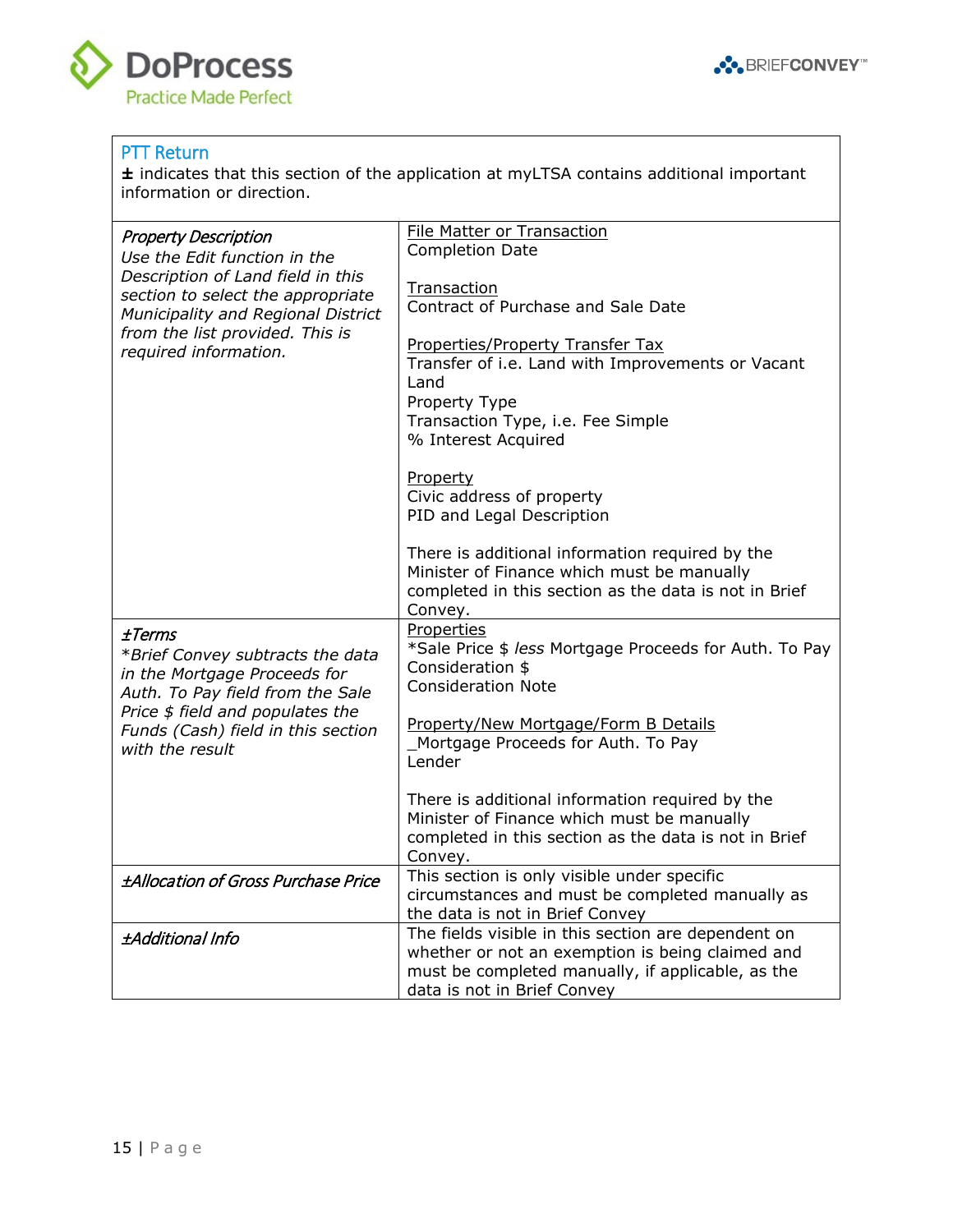



#### PTT Return

**±** indicates that this section of the application at myLTSA contains additional important information or direction.

<span id="page-15-6"></span><span id="page-15-5"></span><span id="page-15-4"></span><span id="page-15-3"></span><span id="page-15-2"></span><span id="page-15-1"></span><span id="page-15-0"></span>

| <i>±Property Value Info</i>   | <b>Properties</b><br>Sale Price \$                                                                                                                                                                              |
|-------------------------------|-----------------------------------------------------------------------------------------------------------------------------------------------------------------------------------------------------------------|
|                               | There is additional information required by the<br>Minister of Finance which must be manually<br>completed in this section as the data is not in<br>Brief Convey.                                               |
| Tax Calculation               | The fields visible in this section are dependent on<br>whether or not an exemption is being claimed and<br>must be completed manually as the data is not in<br><b>Brief Convey</b>                              |
|                               | All dollar amounts in this section are auto-calculated<br>by the form and no calculated amounts from<br>Brief Convey populate this section                                                                      |
| <b>Funds Transfer Info</b>    | Settings/Company<br>LTO Client $#$<br><b>PTT Account Name</b>                                                                                                                                                   |
| <b>First Time Home Buyers</b> | Purchasers/Individual/1st Time Buyer<br>First Time Buyer checkbox                                                                                                                                               |
|                               | This section is only visible on the form for each<br>Transferee where the First Time Buyer checkbox has<br>been selected in the file. It must be completed<br>manually as the data is not found in Brief Convey |
| <i>±Certification</i>         | Names of each Purchaser in the file                                                                                                                                                                             |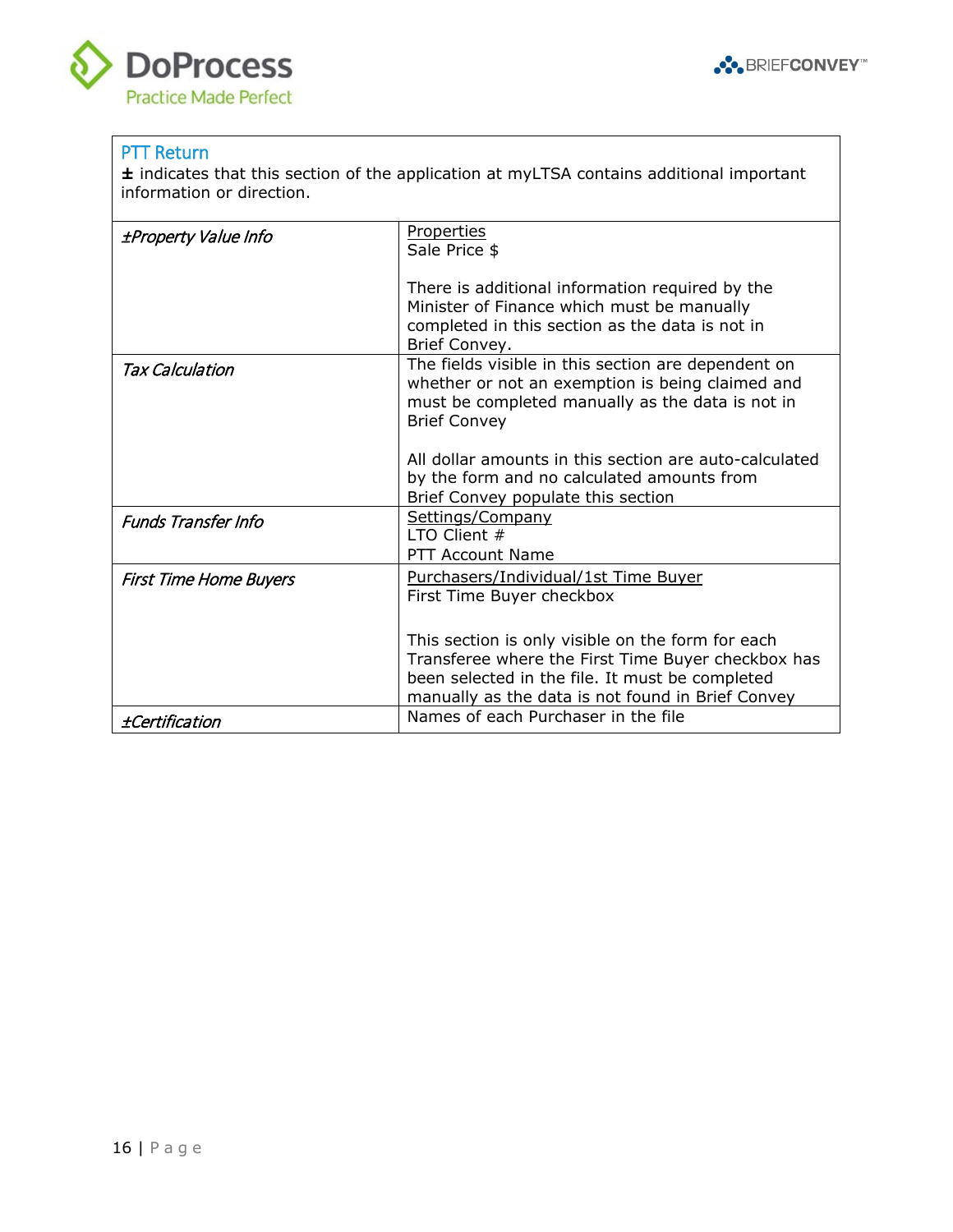



#### PTT Return

**±** indicates that this section of the application at myLTSA contains additional important information or direction.

**Note:** If your file has multiple properties in it, only one PTT Form will be created at myLTSA. The civic address from the *first* property entered in the file and *all* PIDs and Legal Descriptions will populate the form. Recommended best practice is:

- Enter all relevant property data, **EXCEPT** the Property Transfer Tax (Only if >1 Property) on each property
- Return to the main Properties screen and Update the data in the Sale Price \$ field
- Use the Property Transfer Tax link to complete any data relevant to the Property Transfer Tax.

|                         | Double-Click the Property for the Details Screen |                 |        |         |
|-------------------------|--------------------------------------------------|-----------------|--------|---------|
| Double-Click for Detail | Parcel ID                                        | Address Line 1  | City   |         |
| <b>New</b>              | 001-002-003                                      | 123 Main Street | Vernon |         |
| Delete                  | 001-002-004                                      | 123 Main Street | Vernon |         |
| Sale Price \$           | 550,000.00                                       |                 |        | Update  |
|                         |                                                  |                 |        |         |
|                         | 550,000.00                                       |                 |        | Default |
| Consideration \$        |                                                  |                 |        |         |
| Consideration Note      |                                                  |                 |        |         |

<span id="page-16-2"></span><span id="page-16-1"></span><span id="page-16-0"></span>

| Form C (Release)                  |                                                                                            |
|-----------------------------------|--------------------------------------------------------------------------------------------|
| <b>Section of Web Filing Form</b> | <b>Data from Brief Convey File</b>                                                         |
| Applicant                         | Your firm particulars                                                                      |
| Charge, Lien or Interest          | Encumbrance Detail and Charge Number                                                       |
| <b>Description of Land</b>        | Parcel ID and Legal Description of <b>all</b> properties in<br>your file                   |
| Transferor                        | Name and incorporation number, if applicable of the<br>Registered Owner of the encumbrance |
| Execution                         | Name of the Registered Owner of the encumbrance                                            |

<span id="page-16-5"></span><span id="page-16-4"></span><span id="page-16-3"></span>**Note:** A Form C (Release) will be created at myLTSA for **each** encumbrance set to Remove in your Brief Convey file. If you have multiple properties with the same charge on each of them, one Form C (Release) will be created for each charge and will include *all* properties.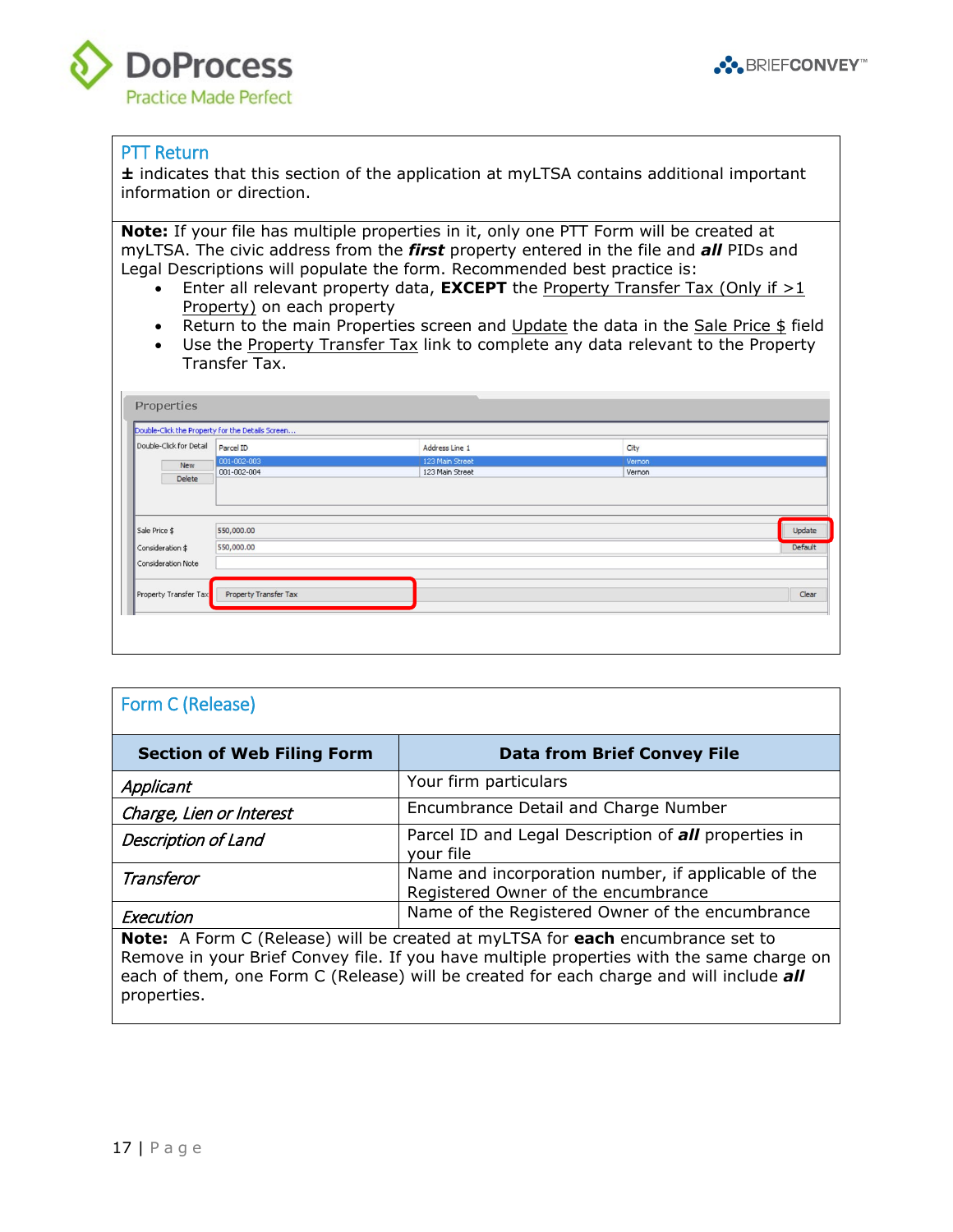



# <span id="page-17-0"></span>Form C (Charge)

<span id="page-17-3"></span><span id="page-17-2"></span><span id="page-17-1"></span>

| <b>Section of Web Filing Form</b>                                                                                                                                | <b>Data from Brief Convey File</b>                                                                                                                                                                                                                                                 |
|------------------------------------------------------------------------------------------------------------------------------------------------------------------|------------------------------------------------------------------------------------------------------------------------------------------------------------------------------------------------------------------------------------------------------------------------------------|
| Applicant                                                                                                                                                        | Your firm particulars                                                                                                                                                                                                                                                              |
| <b>Description of Land</b>                                                                                                                                       | Parcel ID and Legal Description of <b>all</b> properties in<br>your file                                                                                                                                                                                                           |
| Transferee                                                                                                                                                       | Individual Purchaser(s)<br>$Name(s)$ , occupation(s), address(es)<br>Tenancy (purchase/borrower file)<br>Fractional Interest (purchase/borrower files)<br>Corporate Purchaser(s)<br>Name(s), incorporation number(s), address(es)<br>Fractional Interest (purchase/borrower files) |
| Execution                                                                                                                                                        | Name of the Purchaser(s)                                                                                                                                                                                                                                                           |
| <b>Note:</b> If your file has multiple properties in it, only one Form C (Charge) will be created<br>at myLTSA and will contain all PIDs and Legal Descriptions. |                                                                                                                                                                                                                                                                                    |

<span id="page-17-7"></span><span id="page-17-6"></span><span id="page-17-5"></span><span id="page-17-4"></span>

| Form 17 (Cancellation of Charge, Notation or Filing)                                                                                                                                                     |                                                                          |  |
|----------------------------------------------------------------------------------------------------------------------------------------------------------------------------------------------------------|--------------------------------------------------------------------------|--|
| <b>Section of Web Filing Form</b>                                                                                                                                                                        | <b>Data from Brief Convey File</b>                                       |  |
| Applicant                                                                                                                                                                                                | Your firm particulars                                                    |  |
| <b>Description of Land</b>                                                                                                                                                                               | Parcel ID and Legal Description of <b>all</b> properties in<br>your file |  |
| <b>Note:</b> If your file has multiple properties in it, only one Form 17 (Cancellation of Charge,<br>Notation or Filing) will be created at myLTSA and will contain all PIDs and Legal<br>Descriptions. |                                                                          |  |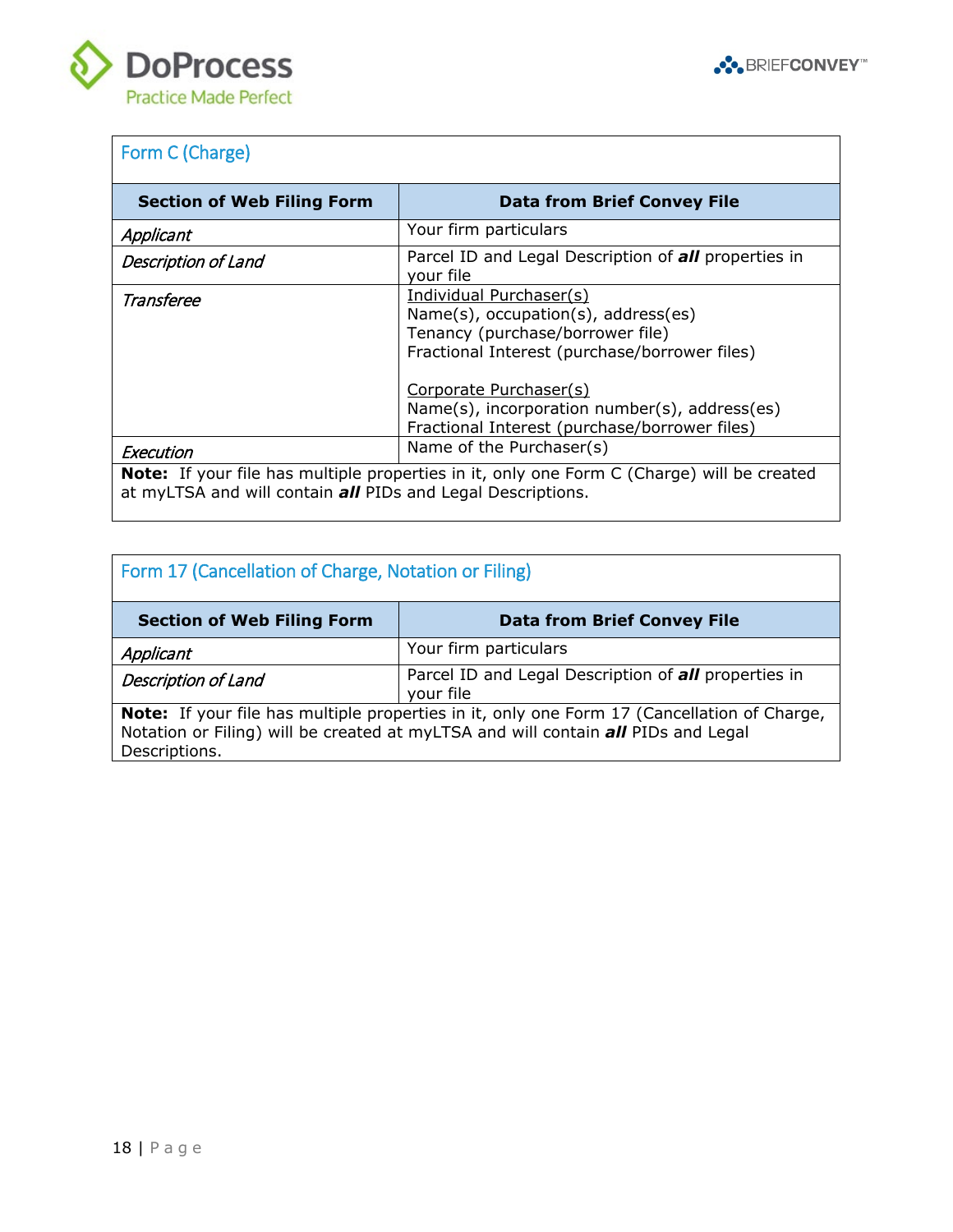



<span id="page-18-3"></span><span id="page-18-2"></span><span id="page-18-1"></span><span id="page-18-0"></span>

| Form 17 (Charge, Notation or Filing)                                                                                                                                                         |                                                                                                                                                        |  |
|----------------------------------------------------------------------------------------------------------------------------------------------------------------------------------------------|--------------------------------------------------------------------------------------------------------------------------------------------------------|--|
| <b>Section of Web Filing Form</b>                                                                                                                                                            | <b>Data from Brief Convey File</b>                                                                                                                     |  |
| Applicant                                                                                                                                                                                    | Your firm particulars                                                                                                                                  |  |
| <b>Description of Land</b>                                                                                                                                                                   | Parcel ID and Legal Description of <b>all</b> properties in<br>your file                                                                               |  |
| Transferee                                                                                                                                                                                   | Individual Purchaser(s)<br>$Name(s)$ , occupation(s), address(es)<br>Tenancy (purchase/borrower file)<br>Fractional Interest (purchase/borrower files) |  |
|                                                                                                                                                                                              | Corporate Purchaser(s)<br>Name(s), incorporation number(s), address(es)<br>Fractional Interest (purchase/borrower files)                               |  |
| <b>Note:</b> If your file has multiple properties in it, only one Form 17 (Charge, Notation or<br>Filing) will be created at myLTSA and will contain <b>all</b> PIDs and Legal Descriptions. |                                                                                                                                                        |  |

<span id="page-18-7"></span><span id="page-18-6"></span><span id="page-18-5"></span><span id="page-18-4"></span>

| Form 17 (Fee Simple)              |                                                                                                                                                                                                                                                                  |  |
|-----------------------------------|------------------------------------------------------------------------------------------------------------------------------------------------------------------------------------------------------------------------------------------------------------------|--|
| <b>Section of Web Filing Form</b> | <b>Data from Brief Convey File</b>                                                                                                                                                                                                                               |  |
| Applicant                         | Your firm particulars                                                                                                                                                                                                                                            |  |
| <b>Description of Land</b>        | Parcel ID and Legal Description of all properties in<br>your file                                                                                                                                                                                                |  |
| Transferee                        | Individual Purchaser(s)<br>$Name(s)$ , occupation(s), address(es)<br>Tenancy (purchase/borrower file)<br>Fractional Interest (all file types)<br>Corporate Purchaser(s)<br>Name(s), incorporation number(s), address(es)<br>Fractional Interest (all file types) |  |
| <b>Fee Simple Details</b>         | Consideration \$ (purchase file)<br>Sale Price \$ (purchase file)                                                                                                                                                                                                |  |

<span id="page-18-8"></span>**Note:** If your file has multiple properties in it, only one Form 17 (Fee Simple) will be created at myLTSA and will contain *all* PIDs and Legal Descriptions. In a purchase file, if the Sale Price \$ and/or Consideration \$ fields are completed on each property, when the Update and Default buttons are selected, the values will be added together and the total will populate the Form 17 (Fee Simple) at myLTSA. Recommended best practice is to enter the total purchase price on the first property.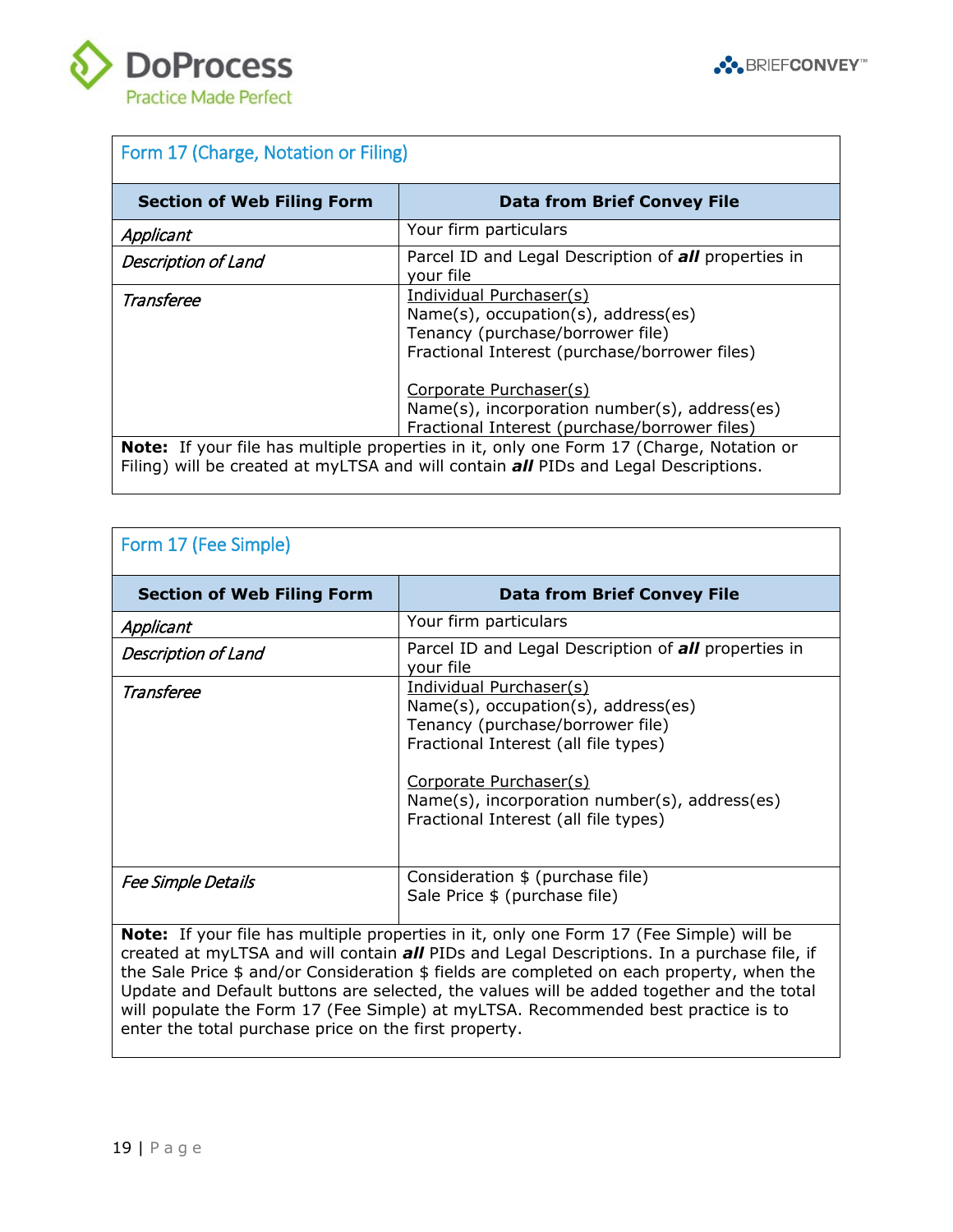



# <span id="page-19-0"></span>Completing the Web Filing Form

| <b>QUESTIONS</b>                                                                                                                                                         | <b>ANSWERS</b>                                                                                                                                                                                                                                                                                                                                                                                                                                                               |
|--------------------------------------------------------------------------------------------------------------------------------------------------------------------------|------------------------------------------------------------------------------------------------------------------------------------------------------------------------------------------------------------------------------------------------------------------------------------------------------------------------------------------------------------------------------------------------------------------------------------------------------------------------------|
| How do I complete the Web Filing<br>Form?                                                                                                                                | Move through the sections on the left side of<br>the page to ensure all necessary data is<br>completed and accurate.<br><b>Note:</b> Any changes made here will not be sent<br>back to your Brief Convey file                                                                                                                                                                                                                                                                |
| Once I've completed the Web Filing<br>Form, what can I do with it?                                                                                                       | The completed Web Filing Form can be<br>downloaded from myLTSA as a non-editable<br>PDF file and:<br>printed for signature by the appropriate<br>桑。<br>$party(s);$ and/or<br>❖ saved to a local folder; and/or<br>❖ once saved to a local folder, copied to<br>your Brief Convey file<br><b>Note:</b> Depending on your browser settings<br>and version of Adobe or other PDF reader, you<br>may be required to save the PDF file locally<br>before you are able to print it |
| If the Web Filing Form downloads as<br>a non-editable PDF, how do I true it<br>up and affix a digital signature in<br>preparation for submitting it for<br>registration? | Truing up the document and affixing a digital<br>signature in preparation for registration must<br>be done on the Application itself at myLTSA<br>Try using our new myLTSA option from the<br>Web Sites button for quick access to myLTSA                                                                                                                                                                                                                                    |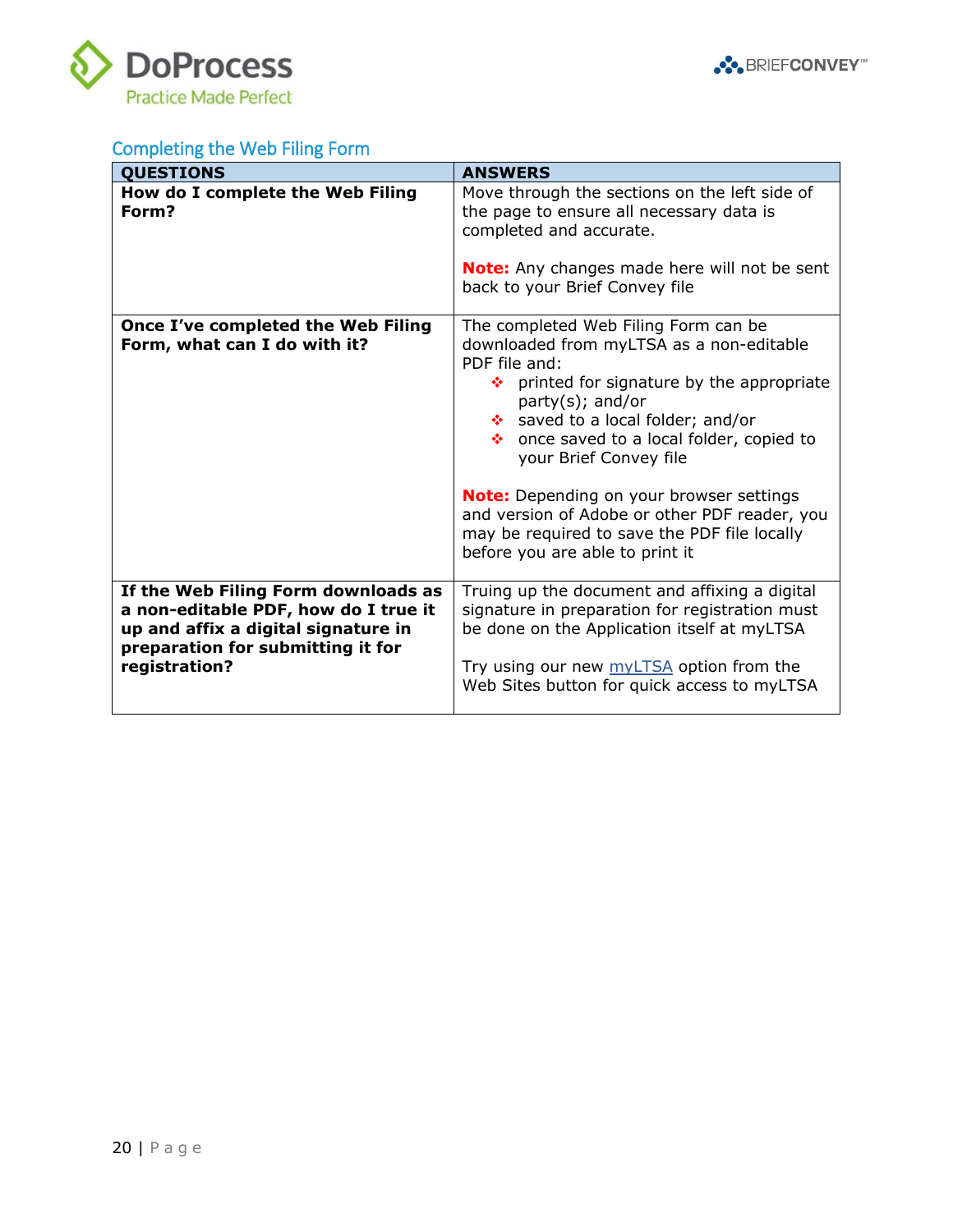



# <span id="page-20-0"></span>Working with Packages and Applications

After creating your Package(s) and Application(s) in Brief Convey, you are able to work with them as set out below.

### <span id="page-20-1"></span>Update or Change

| <b>I WANT TO</b>                            | AT THE LTSA WEB FORMS TAB                                                                                                                                                                                                                                                                                 | <b>AND THEN WHAT?</b>                                                                                                                                                                                                                                                                                                                               |
|---------------------------------------------|-----------------------------------------------------------------------------------------------------------------------------------------------------------------------------------------------------------------------------------------------------------------------------------------------------------|-----------------------------------------------------------------------------------------------------------------------------------------------------------------------------------------------------------------------------------------------------------------------------------------------------------------------------------------------------|
| Make a change to an<br>existing Package     | Make your changes to the data in<br>the File Reference and/or Package<br>Description fields and update the<br>Package by clicking the Send<br>Package Details Only button to<br>update the Package in your<br>Brief Convey file and at myLTSA<br>Send Package Details Only                                | The Package will be<br>updated in your<br>Brief Convey file and at<br>myLTSA                                                                                                                                                                                                                                                                        |
| Make a change to an<br>existing Application | If data relevant to an existing<br>Application changes in your<br>Brief Convey file, select the relevant<br>Application from the Application<br>Types list and use the Send Package<br>Details and Applications button to<br>create new Application(s) at myLTSA<br>Send Package Details and Applications | The result will be the<br>creation of a new<br>Application in the<br>existing Package at<br>myLTSA incorporating<br>the changes from your<br><b>Brief Convey file</b><br>Applications that are no<br>longer required can be<br>deleted at myLTSA<br>Once an Application has<br>been sent to myLTSA it<br>cannot be modified<br>through Brief Convey |

#### <span id="page-20-2"></span>Delete

| <b>I WANT TO</b>                                                                     | AT THE LTSA WEB FORMS TAB                                                                                               | <b>AND THEN WHAT?</b>                                                                                              |
|--------------------------------------------------------------------------------------|-------------------------------------------------------------------------------------------------------------------------|--------------------------------------------------------------------------------------------------------------------|
| <b>Delete a Package</b><br>from my<br><b>Brief Convey file</b>                       | Select the Package you wish to<br>delete from the grid on the Packages<br>screen and select Delete<br><b>Delete</b>     | The Package and all<br>Applications within it will<br>be removed from your<br>Brief Convey file and<br>from myLTSA |
| <b>Delete an Application</b><br>from Brief Convey<br>that I sent to<br><b>myLTSA</b> | Deleting an Application without<br>deleting the Package cannot be done<br>in Brief Convey, it must be done at<br>myLTSA | N/A                                                                                                                |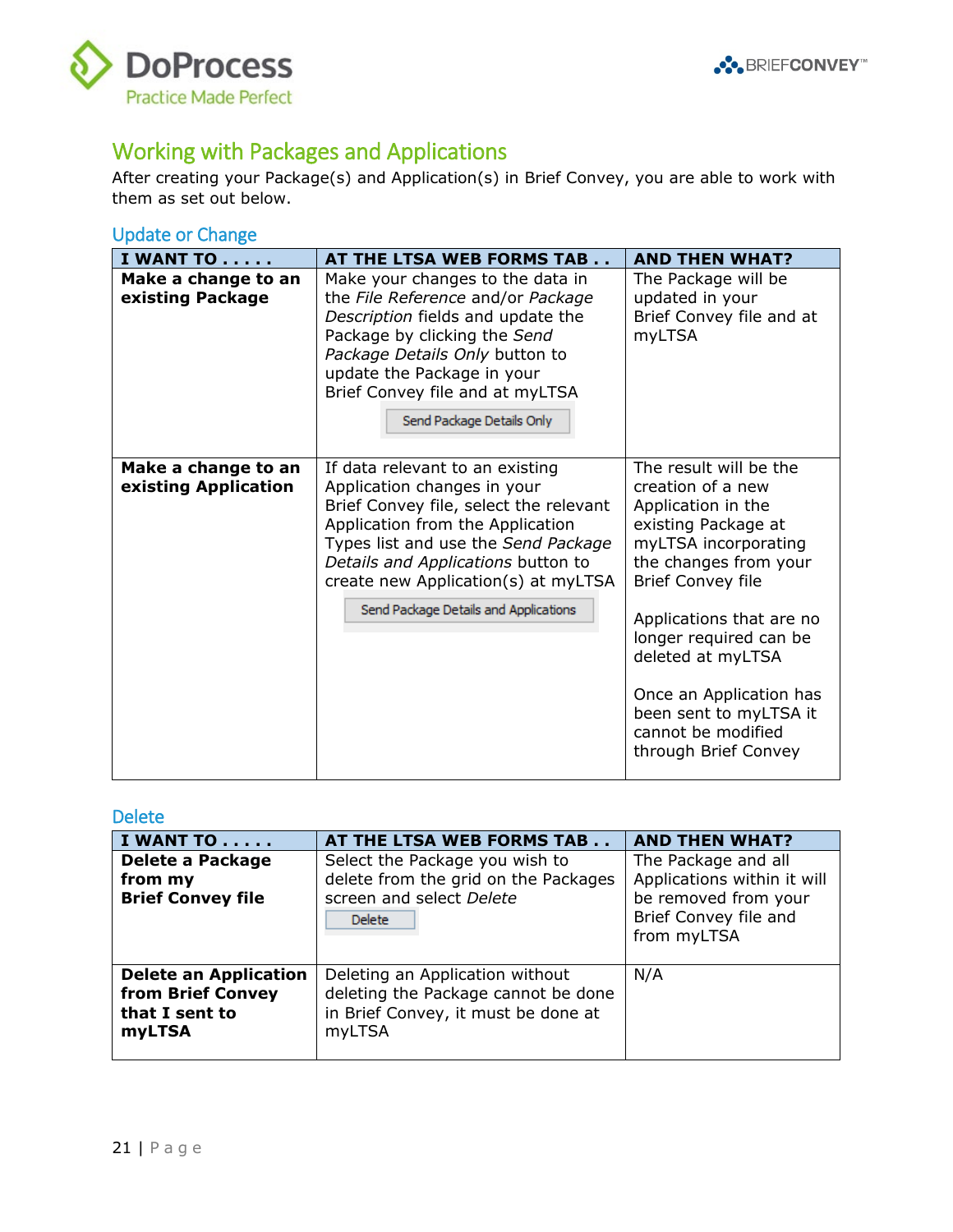



### <span id="page-21-0"></span>Easy Access to myLTSA

From Brief Convey, you can easily navigate to myLTSA from the Web Sites icon by selecting the myLTSA option from the dropdown list. The Web Sites icon is located at the top of the Brief Convey file matter window.



| If you are currently logged in to myLTSA and your Brief Convey file contains |                                                                                                                                              |  |
|------------------------------------------------------------------------------|----------------------------------------------------------------------------------------------------------------------------------------------|--|
| <b>One Package</b>                                                           | You will land on the myLTSA Applications page in the Package                                                                                 |  |
| <b>Multiple Packages</b>                                                     | You will land on the myLTSA Applications page in the Package<br>that is displayed first in the list of packages on the LTSA Web<br>Forms tab |  |
| <b>No Packages</b>                                                           | You will land on the myLTSA Home Page                                                                                                        |  |

| If you are not currently logged in to myLTSA and your Brief Convey file contains |                                                                                                                                                                                                                    |
|----------------------------------------------------------------------------------|--------------------------------------------------------------------------------------------------------------------------------------------------------------------------------------------------------------------|
| <b>One Package</b>                                                               | You will land on the myLTSA login page. Enter your login<br>credentials to be taken to the myLTSA Applications page in<br>the Package                                                                              |
| <b>Multiple Packages</b>                                                         | You will land on the myLTSA login page. Enter your login<br>credentials to be taken to the myLTSA Applications page in<br>the Package that is displayed first in the list of packages on<br>the LTSA Web Forms tab |
| <b>No Packages</b>                                                               | You will land on the myLTSA login page                                                                                                                                                                             |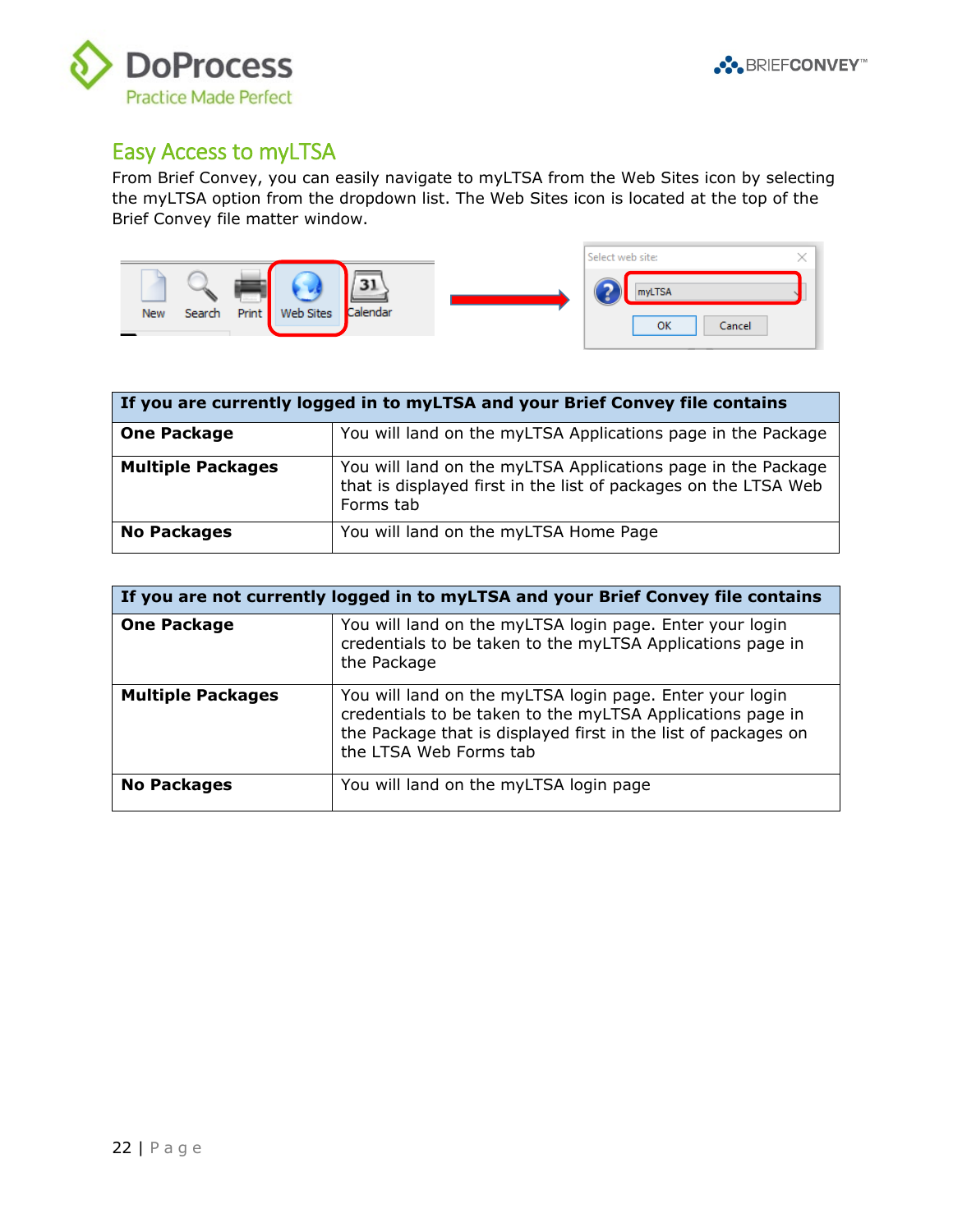



# <span id="page-22-0"></span>FAQs

| <b>QUESTIONS</b>                                                                                                                                      | <b>ANSWERS</b>                                                                                                                                                                                                                                                                                                                                                                                                       |
|-------------------------------------------------------------------------------------------------------------------------------------------------------|----------------------------------------------------------------------------------------------------------------------------------------------------------------------------------------------------------------------------------------------------------------------------------------------------------------------------------------------------------------------------------------------------------------------|
| Why would I want to go to myLTSA<br>after I choose to Send Package Details<br>and Applications through my file in<br><b>Brief Convey?</b>             | Package management and completion of<br>any additional data in the Web Filing Form<br>is done at myLTSA. When using the Web<br>Filing Forms feature, no documents are<br>created on your local system. Instead, a<br>Web Filing Form is created for each<br>Application at myLTSA<br>The Web Filing Form at myLTSA can be<br>downloaded and printed for signing, as well<br>as saved to a local folder and copied to |
|                                                                                                                                                       | your Brief Convey file<br>Note: Depending on your browser settings<br>and version of Adobe or other PDF reader,<br>you may be required to save the PDF file<br>locally before you are able to print it                                                                                                                                                                                                               |
| Why is my Package still in my<br>Brief Convey file after I deleted it at<br>myLTSA?                                                                   | Deleting a Package at myLTSA that was<br>created through Brief Convey will not delete<br>the package from Brief Convey                                                                                                                                                                                                                                                                                               |
| If I change data in an Application at<br>myLTSA that was created through<br>Brief Convey, will it change the related<br>data in my Brief Convey file? | No, data does not flow from myLTSA back<br>to Brief Convey. If you require the same<br>change to the data in your Brief Convey<br>file, you will have to make the change in<br><b>Brief Convey</b>                                                                                                                                                                                                                   |
| Can I submit Web Filing Forms for<br>registration through Brief Convey's<br>e-filing feature?                                                         | Yes, you can. Once the form has been trued<br>up and digitally signed at myLTSA, it can be<br>downloaded and saved to a local folder and<br>then copied to your Brief Convey file in<br>preparation for submitting it for registration                                                                                                                                                                               |
|                                                                                                                                                       | <b>NOTE:</b> When saving the web filing form for<br>this purpose, the name must include a<br>variation of "efile", i.e. Efile or EFILE or E-<br>file or E-File or E-FILE                                                                                                                                                                                                                                             |